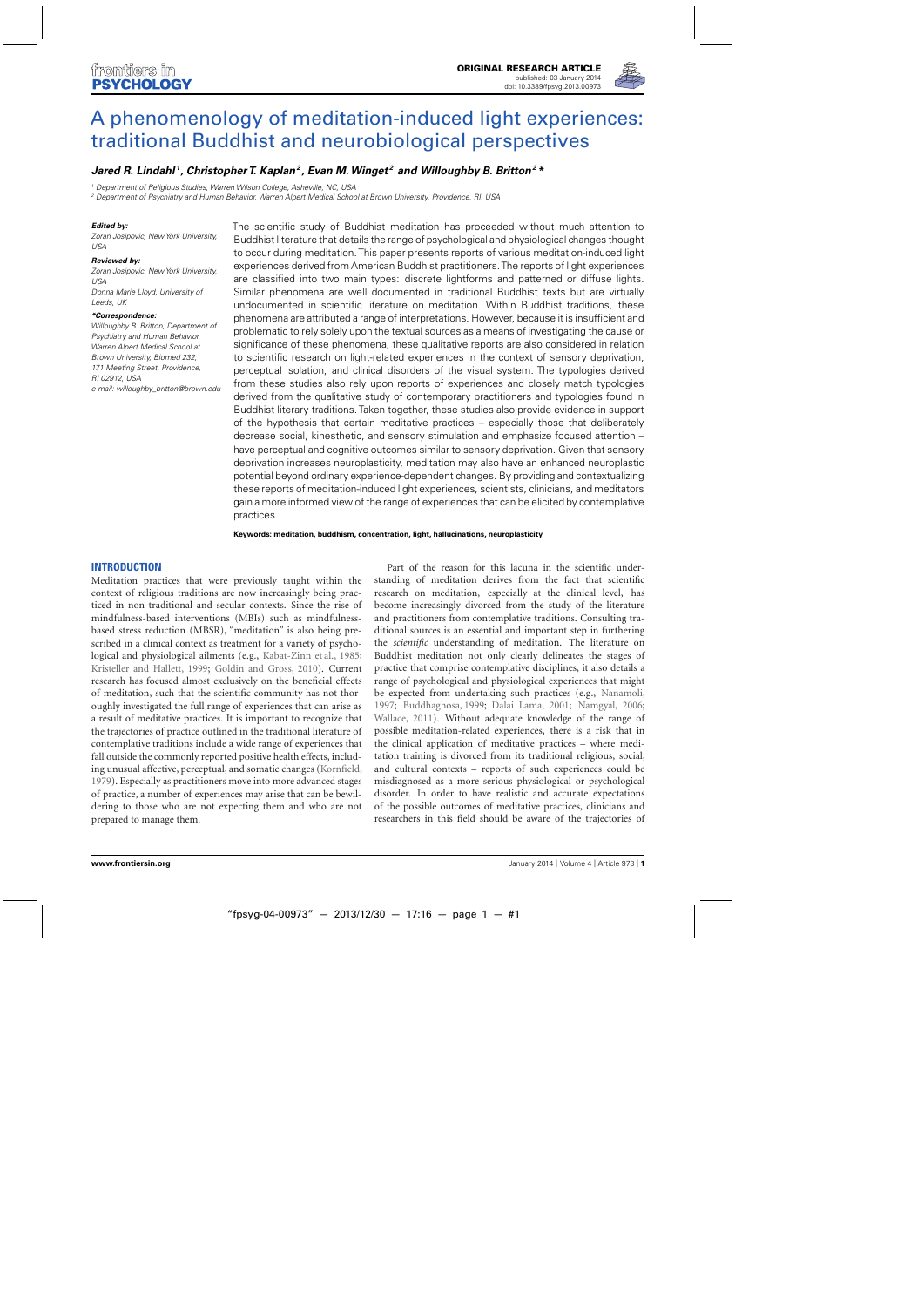practice and experience detailed in traditional religious literature.

The data in this study are derived from a larger on-going project that is investigating the full range of contemplative experiences. In this paper, we focus in particular on addressing experiences described as lights or as having luminous characteristics. We have selected these experiences from among the possible range of meditation-induced experiences for three primary reasons. First, with the exception of one study that included lights among dozens of different meditation-related symptoms [\(Kornfield](#page-13-0), [1979](#page-13-0)) and one study in which light-related metaphors are used to describe an experience of "inner energy" [\(Lo et al., 2003\)](#page-13-0), lights are fairly common meditation experiences that have gone undocumented in the scientific research on meditation. Second, reports of light-related experiences are well documented in scientific literature on visual hallucinations, and their neurobiology is fairly well understood. Third, traditional Buddhist literature provides a rich typology of meditation-induced light experiences that contextualizes these experiences within the trajectories of meditative progress.

The qualitative data for this paper are derived from firstperson reports of meditative experiences provided by contemporary American Buddhist practitioners in a variety of lineages. These data are contextualized in relation to typologies of meditative experiences derived from traditional Buddhist literary traditions. While Buddhist literature abounds with detailed references to experiences of lights or luminosity (e.g., [Nanarama](#page-14-0), [1983;](#page-14-0) [Dondrup, 1997;](#page-12-0) [Chagme and Gyatrul](#page-12-0), [2000](#page-12-0); [Wangyal, 2000](#page-14-0), [2002;](#page-14-0) [Gyatso, 2004;](#page-13-0) [Wallace, 2011](#page-14-0)), to our knowledge, this is the first study that attempts to connect historical, textual data on meditation-induced light experiences with reports from living practitioners of different lineages as well as with related data from experimental scientific research.

Our analysis is restricted to assessing simple visual hallucinations – unstructured points of light, patterns of light, and diffuse changes in the visual field – because these are the types of experience emphasized both in the qualitative data derived from our interviews with Buddhist meditators and in the typologies of meditation-induced light experiences in Buddhist literature. However, it is insufficient to rely solely upon traditional textual sources as a means of investigating the cause or significance of these phenomena. For this reason, our qualitative data are considered in relation to scientific research on sensory deprivation (e.g., [Zubek et al.](#page-14-0), [1961](#page-14-0); [Zuckerman, 1969](#page-14-0); [Merabet et al.](#page-14-0), [2004](#page-14-0)), perceptual isolation (homogenous stimuli; e.g., [Wackermann et al.](#page-14-0), [2002,](#page-14-0) [2008](#page-14-0); [Pütz et al., 2006](#page-14-0); [Lloyd et al.](#page-13-0), [2012\)](#page-13-0), and clinical disorders of the visual system (e.g., [Santhouse et al.](#page-14-0), [2000;](#page-14-0) [Wilkinson](#page-14-0), 2004; Vukicevic and Fitzmaurice, [2008](#page-14-0); [Ffytche et al.](#page-13-0), [2010](#page-13-0)). These studies, discussed below, also provide evidence in support of the hypothesis that certain contemplative practices – especially those that deliberately decrease social, kinesthetic, and sensory stimulation and emphasize focused attention – have perceptual and cognitive outcomes similar to sensory deprivation. Finally, we suggest that since sensory deprivation has been shown to introduce a peri[od of enhanced neuroplasticity](#page-13-0) [\(Boroojerdi et al., 2000](#page-12-0)[;](#page-13-0) Fierro et al., [2005;](#page-13-0) [Pitskel et al.](#page-14-0), [2007](#page-14-0); [Maffei and Turrigiano](#page-13-0), [2008](#page-13-0)), meditation may also have an enhanced neuroplastic potential beyond ordinary experience-dependent changes.

# **MATERIALS AND METHODS**

#### **PARTICIPANTS**

Twenty-eight meditators (39% female, 61% male, mean  $age = 43.3, SD = 14.1, range = 21–74)$  participated in the "Varieties of Contemplative Experience" study. The subject pool was recruited via snowball sampling [\(Faugier and Sargeant](#page-12-0), [1997](#page-12-0)). General inclusion criteria required a minimum age of 18 years, a regular meditation practice in one or more recognized Buddhist traditions, and a meditation-related experience that was significant, unexpected, challenging, or was associated with physiological or psychological changes. Twenty (71%) participants practiced in an American Vipassanā or an Asian Theravāda Buddhist tradition, seven (25%) in a Tibetan Buddhist tradition, and seven (25%) in a Zen Buddhist tradition<sup>1</sup>. Nearly half (46%) of the sample were meditation teachers. The average number of prior years of practice before the onset of unexpected experiences was  $10.33$  (SD =  $10.88$ ,  $range = 0.25 - 41$ .

## **PROCEDURE**

The project was approved by the Brown University Institutional Review Board, and all participants provided informed consent. Interviews were conducted via telephone and in person either by the PI (WB) or by other study personnel (CK, EW). After preliminary demographic information was collected, subjects were interviewed in a semi-structured, open-ended format.

Since the primary data are narratives and the aim of the study is to generate descriptions of the participants' meditation experiences, qualitative methodology is the most appropriate approach. Thus, interviews were conducted, recorded, transcribed, and coded in li[ne with qualitative methodology standards \(](#page-14-0)Miles and Huberman, [1994](#page-14-0); [Patton](#page-14-0), [2002](#page-14-0); [Flick](#page-13-0), [2006](#page-13-0); [Fonteyn et al., 2008;](#page-13-0) [DeCuir-Gunby et al.](#page-12-0), [2011;](#page-12-0) [Miles et al., 2013](#page-14-0)). Content analysis is a systematic and objective means of describing and quantifying phenomena [\(Krippendorff](#page-13-0), [1980](#page-13-0); [Downe-Wamboldt, 1992;](#page-12-0) [Elo and Kyngas, 2008](#page-12-0)), and may be either inductive or deductive. We chose to use inductive content analysis, where categories are derived from the data, because this is the method that is recommended if there is little former knowledge about a phenomenon [\(Elo and Kyngas](#page-12-0), [2008](#page-12-0)).

Because the varieties of meditation-related experiences have not been well documented in scientific literature, it was crucial that the interview content was driven by the subject, not the researcher. Subjects were allowed to respond freely to the initial open-ended prompt"What was your experience with meditation?" Additional queries included non-specific prompts for elaboration such as "Can you tell me more about that?" In order to minimize researcher's influence on interview content, directed queries about specific experiences or queries that interrupted the narrative were discouraged.

A total of 2157 min of audio recording were transcribed into 605 pages and separated into 6594 separate units of analysis. Within the transcripts, a new unit of analysis was created for each change in speaker, concept, or event, and each unit was allocated to a

<sup>&</sup>lt;sup>1</sup>The total percentage surpasses 100% due to some participants practicing in multiple traditions.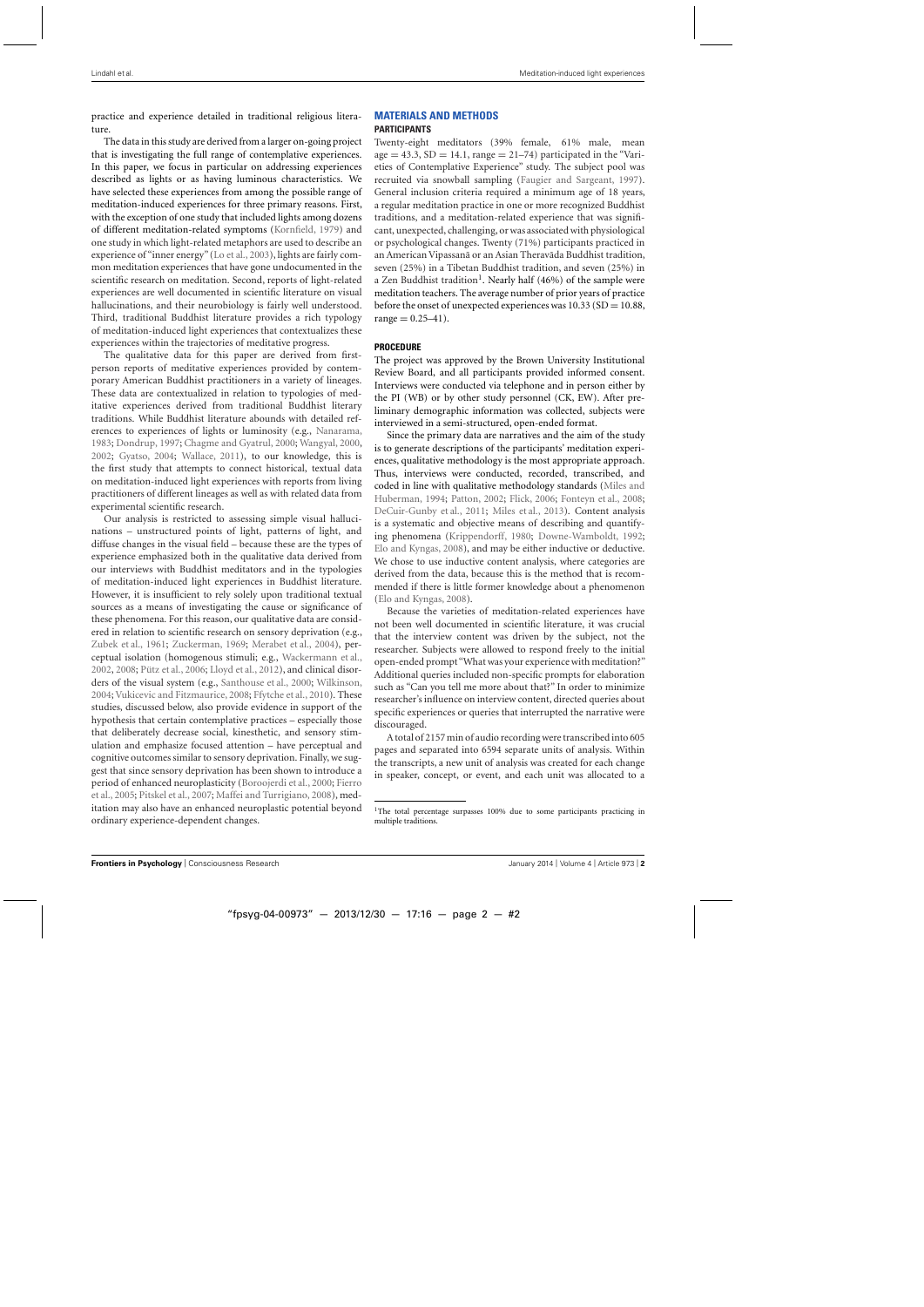separate row i[n](#page-13-0) [an](#page-13-0) [excel](#page-13-0) [spreadsheet](#page-13-0) [\(Cavanagh](#page-12-0)[,](#page-13-0) [1997](#page-12-0)[;](#page-13-0) Graneheim and Lundman, [2004;](#page-13-0) [Elo and Kyngas, 2008](#page-12-0)).

The qualitative content analysis followed a grounded theory approach [\(Glaser and Strauss, 1967](#page-13-0)) using open coding techniques [\(Strauss and Corbin, 1998](#page-14-0)), which are intended to "open up" the text in order to uncover its content and meaning. Following the methodology of open coding, coders assign a tentative heading or category to each unit of analysis. They then read and code the transcript repeatedly until all aspects of the content are categorized. As the coding structure evolved from the initial open coding, the research team met repeatedly to create and revise a list of standardized definitions for each type of experience with inclusion and [exclusion criteria, supported by example texts \(](#page-13-0)MacQueen et al., [1998](#page-13-0); [Fonteyn et al.](#page-13-0), [2008\)](#page-13-0). To establish reliability for the codebook, an interview was chosen at random and was coded independently by each of the researchers. All interviews were coded by pairs of researchers with the finalized manual, and any disagreements led to iterative discussions that refined coding criteria until consensus (80%) was achieved.

More than forty categories of experience were aggregated into six higher-order clusters: cognitive, perceptual, sense of self, affective/emotional, somatic/physiological, and social/occupational. "perceptual" is defined as pertaining to the senses, i.e. the visual, auditory, gustatory, olfactory, and tactile systems. "Light experiences" emerged as a sub-category of perceptual experiences in the visual domain. Inclusion criteria for light-related visual experiences included use of the word "light" or description of an experience either directly linked to visual perception with the phenomenal quality of luminosity or brightness. Exclusion criteria were metaphorical uses of light that were not directly linked with visual perception or that had ambiguous phenomenal quality (cf., [Lo et al.](#page-13-0), [2003](#page-13-0)). Complex involuntary mental images involving objects, figures, and scenes that were not linked to a light-related experience were included in another category and therefore are not addressed in this paper. Because the purpose of this paper is to discuss light-related experiences from traditional Buddhist and neurobiological perspectives, only cells that received the <Perceptual.Visual.light> code are included below.

## **RESULTS**

Nine individuals (32% of total participants) voluntarily reported lights or other forms of luminous experiences [mean age  $= 41$ ,  $SD = 9.7$ , range  $= 31-60$ , two females (22%), seven males (78%)].  $\text{Six } (67\%)$  of these participants practiced in an American Vipassanā or Burmese Theravāda tradition, two (22%) in a Zen Buddhist tradition, and one (11%) in a Tibetan Buddhist tradition. Five (56%) of the meditation-induced light experiences appeared on retreats, and the remaining four (44%) arose in the context of daily practice. Among these reports, the level of light of the meditation environment varied according to setting and time of day and was not intentionally manipulated. None of the practitioners engaged in a "dark retreat" practice where the level of light is deliberately attenuated. Practitioners who reported lights had been practicing within one or more Buddhist traditions for an average of 5.0 years  $(SD = 2.0, \text{range} = 2-8)$  before these experiences arose (**[Table 1](#page-3-0)**).

# **DISCUSSION**

Our discussion begins by presenting a basic typology of meditation-induced light experiences based upon the data derived from the coded interviews from our subject pool. Data from these first-person reports of meditation-induced light experiences are then compared to typologies of related phenomena derived from traditional Buddhist literary sources. We also present traditional Buddhist interpretations of their significance in terms of the practitioner's progress in meditation.

The second main subsection discusses the neurobiology of light-related experiences according to scientific research on sensory deprivation, perceptual isolation, and clinical disorders of the visual system. We draw upon this literature both to posit the possible underlying mechanisms of meditation-induced light experiences and in order to suggest a novel interpretation of meditation that calls attention to its structural similarities with sensory deprivation and perceptual isolation.

We end our discussion with the implications of our findings for the scientific study and clinical application of meditation.

## **A TYPOLOGY OF MEDITATION-INDUCED LIGHT EXPERIENCES BASED UPON QUALITATIVE DATA AND TEXTUAL SOURCES** *Class one: discrete lightforms*

Four practitioners reported discrete lightforms appearing as either "globes," "jewels," or "spots." These lights appeared in various colors and were also described as being "very vivid" or "very distinct." Discrete lightforms could be either singular or multiple in number and were generally small, being described as "little stars" or "small radiant bursts." Some of these bright, luminous shapes were characterized by some practitioners as being stable, or as "hanging out in space," whereas for others they were more animated. For example, one practitioner described spots of lights as floating "together in a wave, sort of like a group of birds migrating." Small lights – singular or multiple – that appear as generally round points of colored light are the first group of phenomena that can be linked with accounts derived from traditional Buddhist literature.

Literature throughout the Theravada Buddhist tradition describes a particular mental phenomenon called a *nimitta*. The *nimitta* arises once a preliminary mastery of concentration has been established, and especially through developing concentration by focusing attention on the inhalation and exhalation of the breath [\(Ledi Sayadaw, 1999](#page-13-0)). Although the particular mental image or form of the *nimitta* varies across practitioners and depends upon the object of concentration, the most common Buddhist meditation practice involves taking the breath as a primary object of attention. A fifth century treatise entitled *The Path of Purification* [\(Buddhaghosa](#page-12-0), [1999,](#page-12-0) p. 277) describes the *nimitta* that arises through concentration on the breath as follows:

It appears to some as a star or cluster of gems or a cluster of pearls, [...] to others like a long braid string or a wreath of flowers or a puff of smoke, to others like a stretched-out cobweb or a film of cloud or a lotus flower or a chariot wheel or the moon's disk or the sun's disk.

Many of these initial descriptions of the *nimitta* are consonant with the reports of small points of light described as "globes," "jewels," or "stars" discussed above. One practitioner from our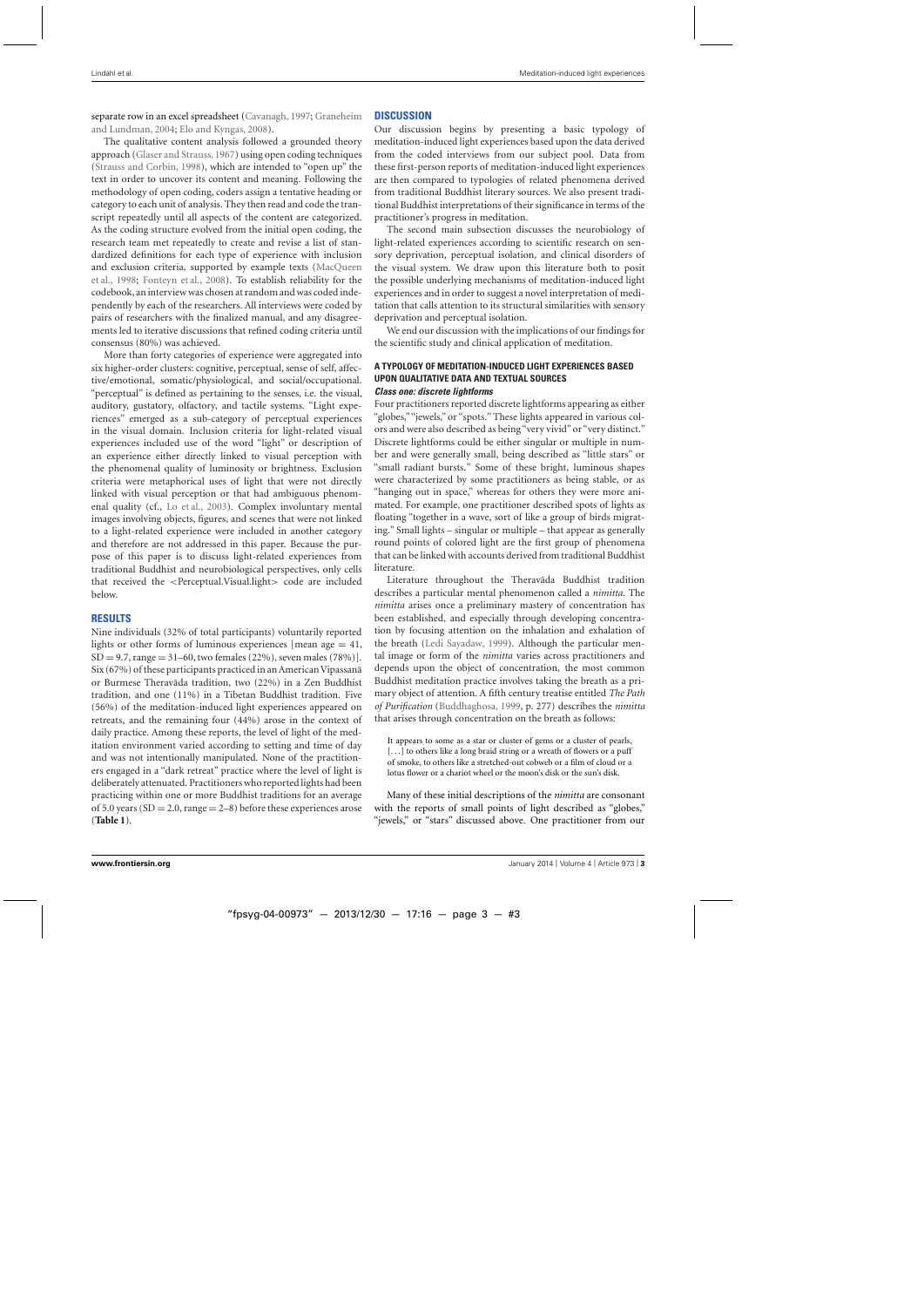<span id="page-3-0"></span>

| Subject<br>o. | Sex | Dominant practice<br>tradition     | practice before<br>lights (years)<br>Duration of | Retreat or<br>practice<br>daily | Light experience excerpts                                                                                                                                                                                                                                                                                                                                                                                                                                                                                                                                                                                                                                                                                                                                                                                                                                                                    |
|---------------|-----|------------------------------------|--------------------------------------------------|---------------------------------|----------------------------------------------------------------------------------------------------------------------------------------------------------------------------------------------------------------------------------------------------------------------------------------------------------------------------------------------------------------------------------------------------------------------------------------------------------------------------------------------------------------------------------------------------------------------------------------------------------------------------------------------------------------------------------------------------------------------------------------------------------------------------------------------------------------------------------------------------------------------------------------------|
| 99000         | Σ   | Vipassanā (Bur),<br>Shamatha (Bur) | $\overline{ }$                                   | Retreat                         | I started getting these meditative states that were like seeing a curtain of light, so even in a dark room meditating at night<br>mind became so bright it was as if I was actually there, I could see all the details of all the trees and hear the birds calling<br>sleeping; I was getting incredibly vivid dreams. I would be walking around my cabin, and after ten-fifteen minutes of this<br>pictured something it was as if I was actually there, so when I pulled back a memory or a fantasy of being on a beach my<br>and it was as if I was actually standing at the beach. So this very luminous mind was coming a lot also when I was<br>butthere was often a curtain, this internal curtain of light. I began to have very luminous imaginations whereif I<br>there would be a sense of – as if there were lights on in the room, and when I opened my eyes there wouldn't be, |
| 99003         | Σ   | Vipassanā (USA)                    | LO                                               | Retreat                         | same size as the moon if you lay down on the ground and look into the night sky. It was white. When I let go I was totally<br>enveloped inside this light. I was seeing colors and lights and all kinds of things going on Blue, purple, red. They were<br>globes; they were kind of like Christmas tree lights hanging out in space except they were round. They were very distinct;<br>were closed - there was what appeared to be a moon-shaped object in my consciousness directly above me, about the<br>Even with my eyes closed, there would be a lot of light in the visual frame, so to speak. Diffuse, but bright My eyes<br>I realized I was still dreaming, but it was so incredibly vivid as a first-hand experience. This is all talked about in the<br>they weren't fuzzy, they were very clear.<br>developing of concentration.                                              |
| 99005         | Σ   | Zen                                | ${}^{\circ}$                                     | Daily                           | So most people see that if they do eyes open meditation (they have) the sense that reality is pixelating a little bit and<br>shimmering my tendency is to perceive it that way. The Christmas lights (. . were) almost like small radiant bursts.<br>becoming very very vivid My personal experience of it definitely the Christmas lights and definitely the                                                                                                                                                                                                                                                                                                                                                                                                                                                                                                                                |
| 99008         | Σ   | Vipassanā (Bur)                    | $\sim$                                           | Retreat                         | last night, I sat the whole night (with) no effort just all kinds of stuff would be happening, energetic stuff, painful things,<br>The mind became very strong and bright. By the end of the retreat, it was just on, the lights were on all the time The<br>it's just the mind was totally unmoving.                                                                                                                                                                                                                                                                                                                                                                                                                                                                                                                                                                                        |
| 99009         | Щ   | Vipassanā (USA)                    | $\sim$                                           | Retreat                         | I was just bursting with light, I would just close my eyes and it was just brilliant light. I just felt like I was radiating, like<br>there were rays of light coming out of me. It felt like it was just emanating from my body and my system. But this<br>wasn't my entire retreat by any means, it was just near the end.                                                                                                                                                                                                                                                                                                                                                                                                                                                                                                                                                                 |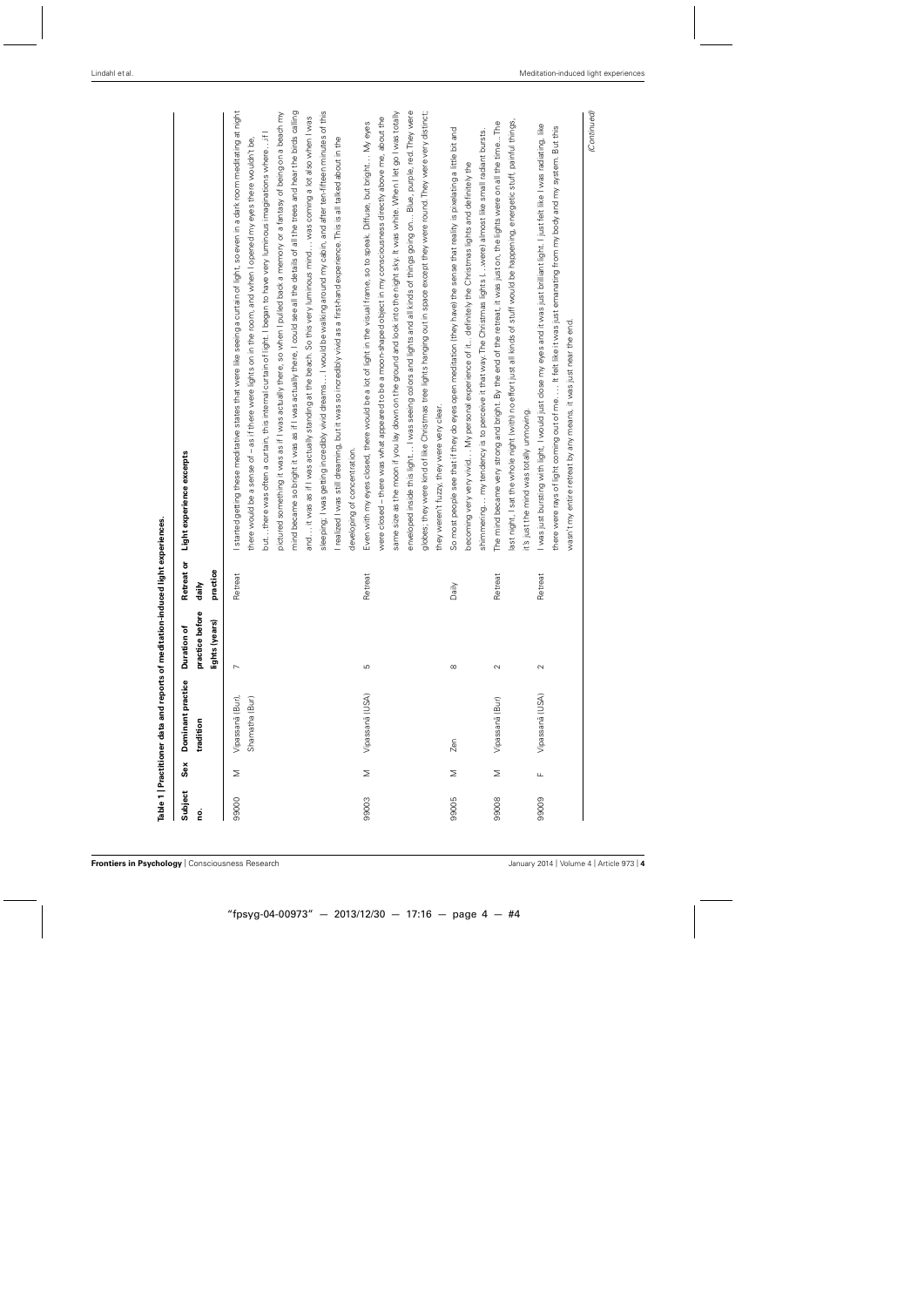| Table 1   Continued |        |                                |                                                  |                                 |                                                                                                                                                                                                                                                                                                                                                                                                                                                                                                                                                                                                                                                                                                                                                         |
|---------------------|--------|--------------------------------|--------------------------------------------------|---------------------------------|---------------------------------------------------------------------------------------------------------------------------------------------------------------------------------------------------------------------------------------------------------------------------------------------------------------------------------------------------------------------------------------------------------------------------------------------------------------------------------------------------------------------------------------------------------------------------------------------------------------------------------------------------------------------------------------------------------------------------------------------------------|
| Subject<br>°        | Sex    | Dominant practice<br>tradition | practice before<br>lights (years)<br>Duration of | letreat or<br>practice<br>daily | Light experience excerpts                                                                                                                                                                                                                                                                                                                                                                                                                                                                                                                                                                                                                                                                                                                               |
| 99011               | Σ      | Vipassanā (USA)                | 6                                                | viie<br>▭                       | And I had the lights out, so I had this sensation of lights passing over my eyes, but they weren't external  It seemed<br>become deeply relaxed and you start seeing these sort of pleasant pulsations of color, of various forms of color. I think it<br>was that, but like times one hundred, it was just all sped up to a ridiculous degree.  It created this perceptual distortion<br>which I felt like I was in a tunnel, or in some kind of train, and there were lights passing me as I moved forward. It was<br>to be something just happening to my inner eye, or maybe on my retina, or something when you close your eyes and<br>almost as if I was being carried forward. . Iying on my back through some sort of crazy roller coaster ride |
| 99019               | Щ      | Shamatha (Tib)                 | LO                                               | etreat<br>Œ                     | not associated with an unpleasant feeling, or with any kind of palpitations, or rushes, other than this energetic jet engine<br>was sitting and meditating. Or the white lights, or sometimes blue lights, would come up while I was meditating. It was<br>Sometimes there were, oftentimes just a white spot, sometimes multiple white spots, sometimes the spots, or "little<br>stars" as I called them, would float together in a wave, like a group of birds migrating, but I would just let those things<br>come and go. All of a sudden this tremendous amount of bliss, the jet engine feelings of bliss, would come up while l<br>vibration feeling.                                                                                            |
| 99021               | $\geq$ | Vipassanā (USA)                | LO                                               | viip                            | I've put all of these experiences more in the arising and passing part of the path golden light that fills the sky and my<br>more unitive, and then during meditation there's plenty of states where you'll see jewel lights or blues and greens and<br>directions withso that kind of light and physicalso that the sparks one is obviously more dynamic, the gold one is<br>nightwhere my body just was breaking apart into sparkles and like electrical sparks being sent off everywhere in all<br>body feeling like the same nature as that, and the combining and unitive kind of experience, but also there was one<br>oranges and that seems to be associated with being fairly concentrated at that point.                                      |
| 99022               | Σ      | Zen                            | 5                                                | viie                            | I've seen ropes of shimmering where it's causing space behind it to shimmer a little bit and move. I've occasionally had<br>some sort In concentration I've had rays of white light that go through everything. They're either coming from behind<br>me somewhere or coming out of the object that I was concentrating on I saw it with my eyes open and it wasn't<br>the visual field get much brighter than normal for no particular reason (and) I'd say that's attached to concentration of<br>really seeing it was something else, even though I still was perceiving that it was there.                                                                                                                                                           |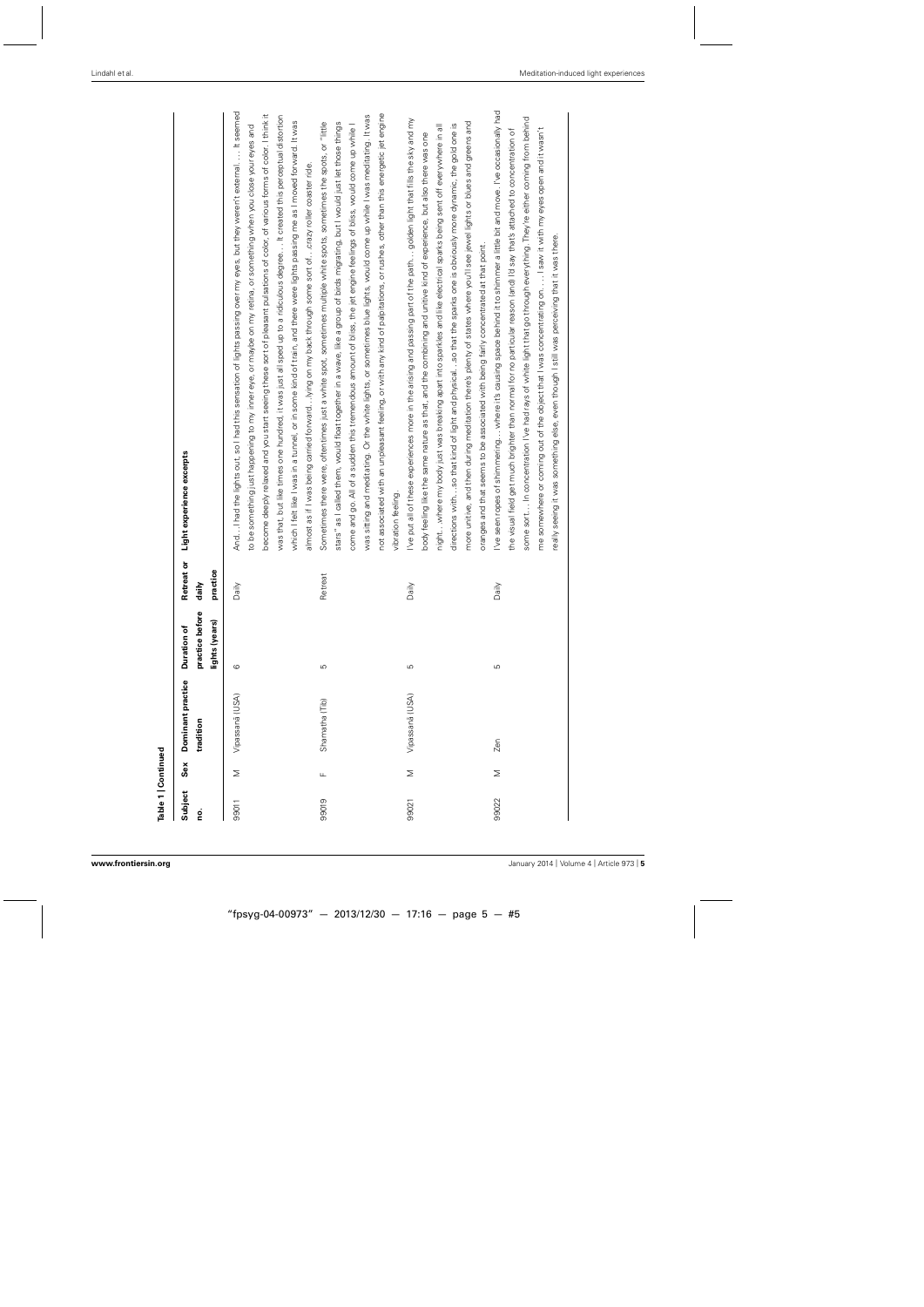study also described a white light that appeared to be the size of moon as seen in the night sky.

While Buddhaghosa suggests that the different lightforms of the *nimitta* are idiosyncratic, Buddhist sources from other traditions present similar phenomena to the "cluster of gems," "puff of smoke," and "film of cloud" as arising in a progressive sequence*.* Extensive presentations of light-related signs of attainment can be found in the Buddhist *tantras* – a vast body of literature associated with ritual and contemplative practices that developed and flourished in India between the seventh and the eleventh century [\(Samuel](#page-14-0), [2008](#page-14-0)). According to a traditional commentary on the *tantras*, a typical trajectory for the lightforms is as follows: The first is described as being "like seeing a mirage," the second as a "smoke-like vision," the third a "vision like flickering fireflies," the fourth is like "the glow of a butterlamp," and the fifth is "like a clear autumn sky pervaded by the light of the full moon" [\(Dondrup](#page-12-0), [1997,](#page-12-0) p. 85). Various *tantras* present the progressive sequence of mental images in different orders; [Gyatso](#page-13-0) [\(2004](#page-13-0)) explains that this is due to the different techniques that can be used to induce the involuntary mental images.

While the reference in the *tantras* to lights "like flickering fireflies" closely resembles the reports of "Christmas lights" and "small radiant bursts" discussed in the first class of light-related phenomena, the depictions of a mirage-like light and an illuminated autumn sky more closely correspond to phenomena we include in the second class of meditation-induced light experiences.

## *Class two: patterned and diffuse lights*

The second class of light-related phenomena includes patterned and diffuse changes to the visual field, most commonly described as shimmering, pixelation, or brightening. This class of phenomena can be distinguished from the first class on account of not having a distinct and circumscribed shape, size, color, or spatial location. Instead, they are characterized as being superimposed on the practitioner's perception of space, and often arise in conjunction with the perception of external objects.

*Shimmering.* Like the tantric visions of seeing a mirage, one practitioner described space as "shimmering," and alternately as seeing "ropes" that would emerge from objects in space and cause the space behind it "to shimmer a little bit and move." Contemporary authors in a Tibetan Buddhist lineage explain that "when you meditate, many different lights can appear [including...] all kinds of shimmering experiences," and these are taken to be "good signs" [\(Sherab and Dongyal, 2012](#page-14-0), p. 94).

*Pixelation.* Another example of an alteration of the visual field comes from a practitioner who described the visual field as "pixelating a little bit and becoming very very vivid." A similar cluster of phenomena that co-arise with the perception of external objects include reports of "seeing energy instead of seeing solid objects" and "seeing rays of light that go through everything." In a description strikingly parallel to "pixelating," Tibetan author Dudjom Lingpa includes "the perception of all phenomena as brilliantly colored particles" among the list of meditation experiences (*nyams*) that can arise from proficiency in concentration practice [\(Wallace, 2011](#page-14-0), p. 136). [Full et al.](#page-13-0) [\(2013\)](#page-13-0)

documented advanced meditators in a Burmese Theravāda tradition, some of whom also reported perceiving both external objects and their own body as small particles as a result of directing a concentrated mind toward the investigation of the body.

*Brightening.* In addition to the shimmering and pixelation described above, six practitioners reported a homogenous brightening of the visual field. Two of these practitioners reported that the visual field was brighter when the eyes were open, including a report of a "golden light that fills the sky," which is quite similar to the imagery used in the Buddhist *tantras* to characterize the fifth sign of attainment.

Four other practitioners characterized the homogenous field of light as a mental image arising behind closed eyes. For example, one practitioner described an "internal curtain of light" that would be most apparent when meditating in a dark room or with eyes closed. On account of this curtain of light, this practitioner reported being able to perceive memories and dream-like reveries as clearly as external objects. This increasing brightness of the visual field may again be related to the fifth, unstructured "skylike" sign of attainment presented in the *tantras*, or, it may be closer to a phenomena described in the canonical sources of early Buddhism as the "pure bright mind." This "pure bright mind" is associated with the fourth state of meditative absorption (*jhāna*) attained through the cultivation of concentration. In one passage, this quality of awareness pervades the body in a manner compared to a man "sitting covered from the head down with a white cloth, so that there would be no part of his whole body unpervaded by the white cloth; so too, a [monk] sits pervading this body with a pure bright mind" [\(Nanamoli and Bodhi](#page-14-0), [1995](#page-14-0), p. 369).

Two practitioners also reported a proprioceptive dimension to their meditation-induced light experience. One practitioner explained that "my body just was breaking apart into sparkles and like electrical sparks being sent off everywhere in all directions"; the other "felt like I was radiating, like there were rays of light coming out of me." In contemporary Theravada accounts [\(Sayadaw](#page-14-0), [2010,](#page-14-0) p. 122), concentration directed toward the body is similarly associated with seeing "a smoky gray light [that will] become whiter like cotton wool, and then bright white, like clouds," and furthermore with seeing the body "sparkle and emit light." Experiences of light emanating from the meditator's body are also associated with a calm mind and with a particular stage of insight called the "knowledge of arising and passing away" [\(Nanarama](#page-14-0), [1983,](#page-14-0) p. 36), the significance which is discussed below.

# *Textual interpretations of meditation-induced light experiences*

As suggested above, reports of meditation-induced light phenomena can be found across Buddhist traditions, in both historical, textual accounts and among accounts from contemporary practitioners. A survey of both historical and contemporary accounts reveals that there is no single, consistent interpretation of meditation-induced light experiences in Buddhist traditions. Some types of light may signal that a particular discipline such as concentration has reached a certain stage of development, whereas other lights may be the result of imbalanced practice.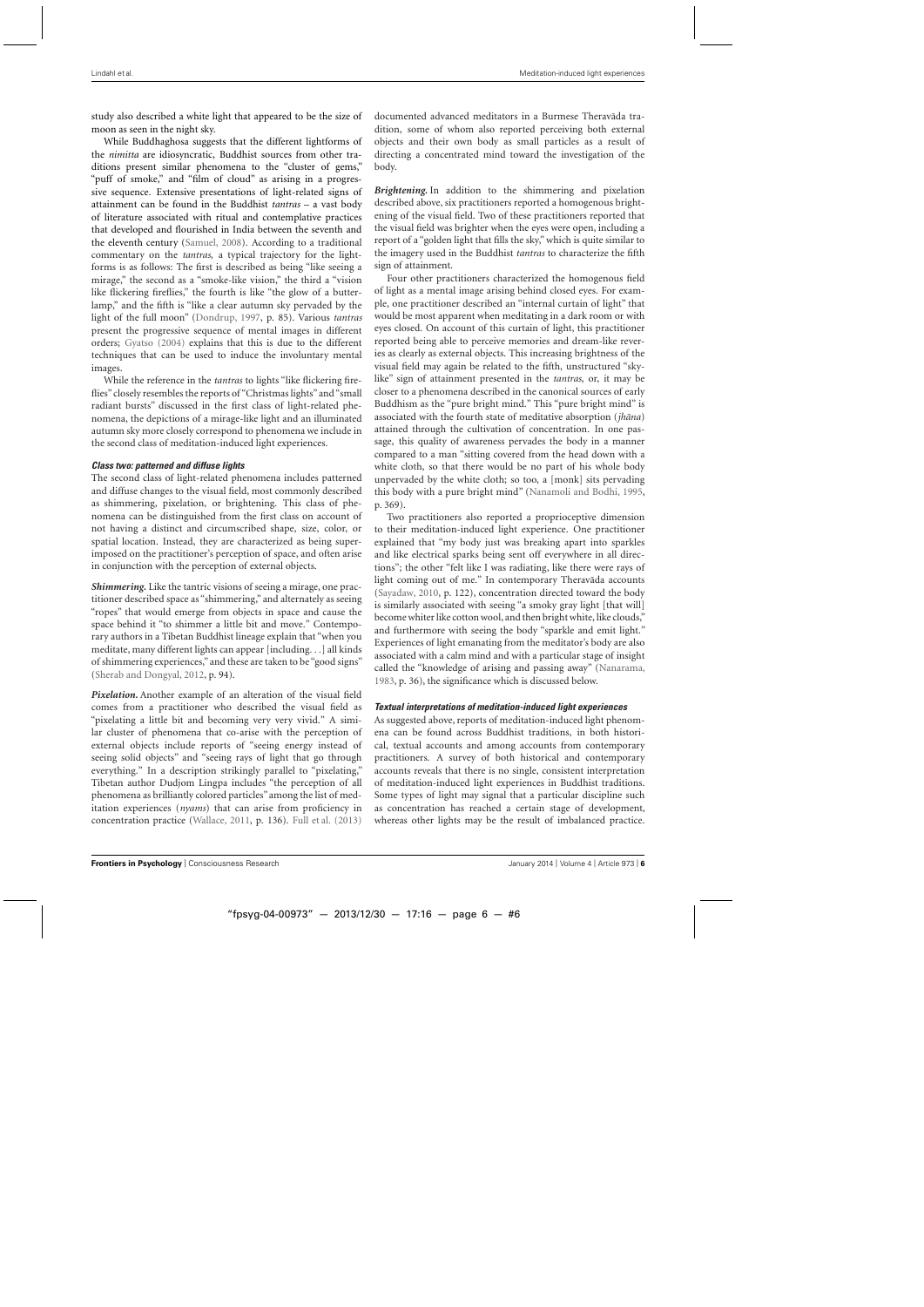Some interpret lights as a vehicle for investigating the constructed nature of phenomenal appearances; other light experiences are deemed unimportant side effects of meditation.

In the context of Theravāda and Tantric Buddhism, meditationinduced light experiences are often deliberately sought as part of the method of transforming consciousness or are interpreted as a sign that such transformations have occurred. According to typical Theravāda instructions on concentration practice, such as those found Buddhaghosa's *The Path of Purification*, once a *nimitta* arises, it is take as a sign that an initial stage of meditative absorption has been reached. At that point, this involuntary light experience can then replace the breath or an external object as the new object of concentration [\(Ledi Sayadaw, 1999](#page-13-0)). Similarly, in Tibetan traditions, the progressive sequence of signs that are thought to manifest on account of tantric practices, including both discrete lightforms and diffuse lights such as shimmering, are interpreted as positive signs that the clarity and luminosity of the mind is becoming apparent to the practitioner [\(Gyatso, 2004;](#page-13-0) [Sherab and Dongyal](#page-14-0), [2012\)](#page-14-0).

However, similar typologies of light-related experiences are elsewhere treated as involuntary side effects of meditation. Some Theravāda Buddhist authors from contemporary Burmese lineages [\(Nanarama](#page-14-0), [1983](#page-14-0), p. 36; [Sayadaw, 1994,](#page-14-0) p. 13–14) identify the arising of a "brilliant light," a "flash of lightning," a "lamplight in the distance," or a "light [that] emanates from [the meditator's] own body" as "illumination" experiences – one of 10 "imperfections of insight" that can arise during a stage of practice called the "knowledge of arising and passing away." These lightrelated meditation experiences, while still taken as signs of a calm mind capable of carefully investigating present moment experience, are nevertheless treated as "corruptions" or "imperfections" because they are so enticing that they can lead the meditator astray from the practice instructions. Similarly, the phenomena classified in Tibetan Buddhism as "meditation experiences" (*nyams*) also include light-related experiences among the range of phenomena that can arise in meditation. Like the lights that arise in the context of the imperfections of insight, light-related *nyams* such as pixelation are to be left alone, and the practitioner is to proceed without becoming attached to them [\(Wallace, 2011\)](#page-14-0). In Zen Buddhist traditions, the term *makyo* is used to refer to a similar category of "side-effects" or "disturbing conditions" that can arise during the course of practice [\(Austin, 1999,](#page-12-0) p. 373). Consonant with Southeast Asian Theravāda and Tibetan Tantric Buddhist sources, [Sogen](#page-14-0) [\(2001,](#page-14-0) p. 84) associates the arising of *makyo* with "proof of considerable maturity in Zen concentration." However, "even if a glorious light shines, [...] they all belong to *makyo* regardless of whether they are good or bad," and the practitioner should respond by "paying no attention to them" (p. 87).

According to other traditional interpretations, especially prominent in the Dzogchen tradition of Tibetan Buddhism, one of the objectives of advanced meditation practices is to stabilize the li[ghtforms that arise and investigate them \(](#page-12-0)Chagme and Gyatrul, [2000](#page-12-0), p. 159; [Namdak](#page-14-0), [2006](#page-14-0), p. 197). Temple wall paintings featuring both descriptions and representations of these lightforms describe a trajectory beginning with "countless minor circles like pearls on a string" that develop into

visions of "luminous spheres, grids, and disk of light" [\(Baker](#page-12-0), [2000,](#page-12-0) p. 119). Such meditation-induced light experiences are not important in and of themselves; rather, they are valuable only insofar as they assist the practitioner in recognizing the way in which the mind constructs visual appearances and reifies them as external objects [\(Wangyal, 2002,](#page-14-0) pp. 131–133; [Namdak](#page-14-0), [2006,](#page-14-0) p. 198). In this trajectory of practice, certain Buddhist meditation traditions utilize visual hallucinations as a means of gaining insight into the way in which perceptual experience of the phenomenal world is constructed, rather than given. Some contemporary theories in cognitive science have characterized phenomenal consciousness as a process that simulates the relationship between the body and its environment (e.g., [Metzinger, 2003;](#page-14-0) [Revonsuo, 2006\)](#page-14-0) in a manner compatible with certain Buddhist approaches to insight [\(Waldron](#page-14-0), [2006](#page-14-0)). As the following section will demonstrate, the neurobiology of visual hallucinations and veridical visual perceptions are closely related [\(Ffytche et al., 1998;](#page-13-0) [Lloyd et al.](#page-13-0), [2012\)](#page-13-0).

## **NEUROBIOLOGICAL PERSPECTIVES ON LIGHT-RELATED EXPERIENCES**

Scientific studies of light-related experiences tend to classify such phenomena as visual hallucinations. This section presents findings from sensory deprivation, perceptual isolation, and disorders of the visual system.

## *Sensory deprivation*

Sensory deprivation includes exposure to environments that present the subject with minimal sensory input. Through darkness, silence, isolation, and bodily stillness, respectively, the subject's visual, auditory, social, and kinesthetic experience is reduced [as much as possible \(Zubek et al., 1961;](#page-14-0) [Rossi, 1969](#page-14-0); Merabet et al., [2004](#page-14-0); [Kjellgren et al., 2008;](#page-13-0) [Mason and Brady](#page-13-0), [2009](#page-13-0)). Sensory deprivation may include occlusion of individual sense organs, such as with earplugs or blindfolds, or multiple senses at once, such as through sitting alone in a dark and silent room.

# *Perceptual isolation*

Perceptual isolation refers to exposure to homogenous, invariant, or unstructured stimuli [\(Wackermann et al., 2002,](#page-14-0) [2008](#page-14-0); [Pütz et al.](#page-14-0), [2006;](#page-14-0) [Lloyd et al., 2012\)](#page-13-0). While sensory input is not technically absent in perceptual isolation, the monotony leads to habituation where input is "filtered out," which can mimic the effects of decreased input of sensory deprivation [\(Pütz et al.](#page-14-0), [2006\)](#page-14-0).

## *Visual impairment*

Among disorders of the visual system, Charles Bonnet Syndrome is classically associated with visual hallucinations and light-related experiences. Charles Bonnet Syndrome is most commonly found among elderly patients who have very poor vision or are blind on account of an impairment of their visual system, ranging from eye abnormaliti[es to dysfunctions in the occipital lobe \(](#page-14-0)Vukicevic and Fitzmaurice, [2008](#page-14-0); [Kazui et al.](#page-13-0), [2009\)](#page-13-0).

All three of these conditions – sensory deprivation, perceptual isolation, and Charles Bonnet Syndrome – are characterized by impaired sensory input to the visual system, and all result in the rise of involuntary visual hallucinations, where "hallucinations" are defined as a "percepts, experienced by a waking individual, in the absence of appropriate stimuli from the extracorporeal world"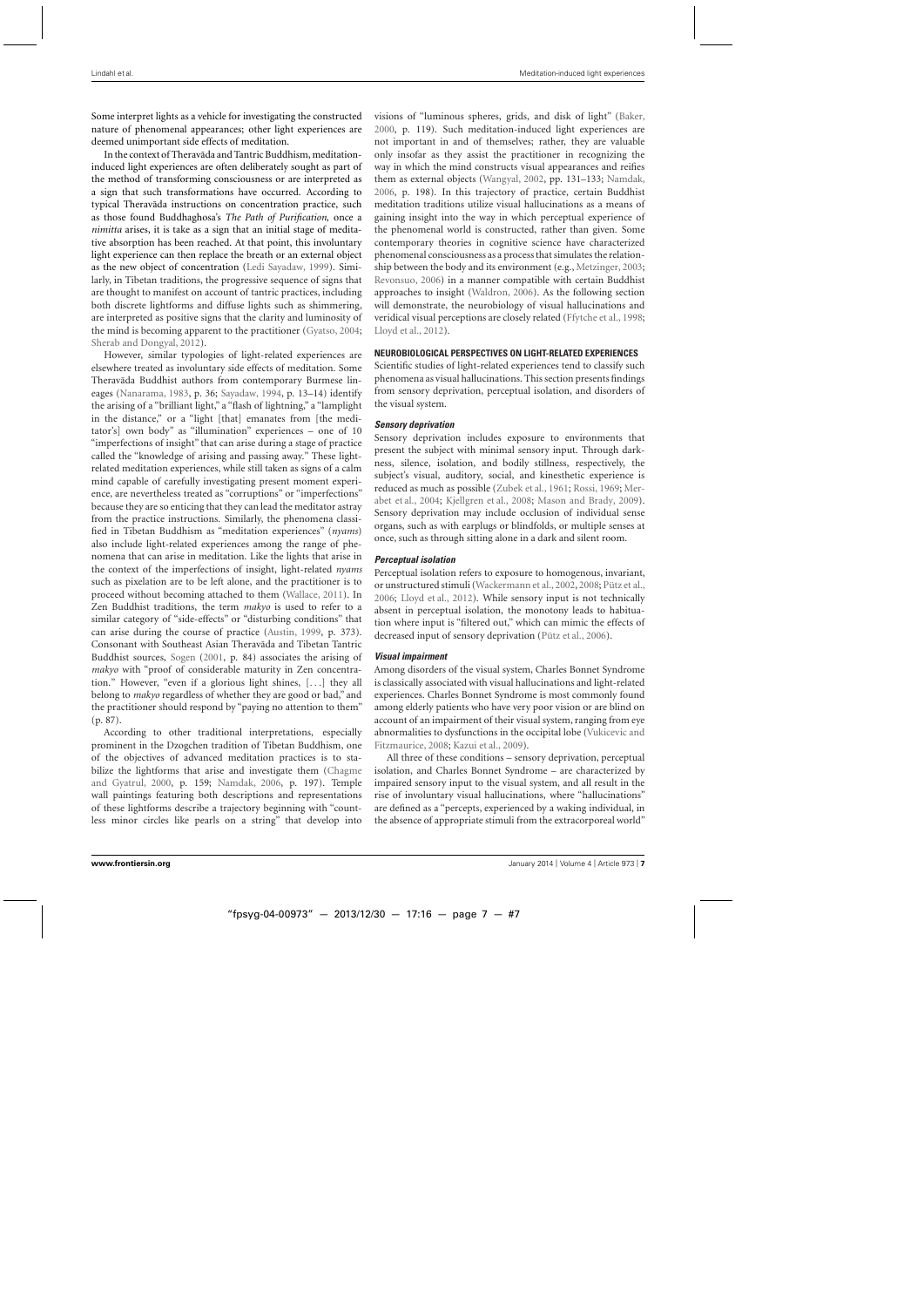[\(Blom, 2013,](#page-12-0) p. 44). Hallucinations are different both from illusions, which are distortions of actual external stimuli, and from intentionally constructed mental imagery, which remains under volitional control and lacks perceptual vividness [\(Reichert et al.](#page-14-0), [2013\)](#page-14-0).

While the sensory loss that occurs at sleep onset may also result in hallucinations, these"hypnagogic"hallucinations are more similar – both neurologically and phenomenologically – to dreams that occur during REM sleep than to visual hallucinations that occur during wake [\(Wackermann et al., 2002;](#page-14-0) [Collerton and Perry](#page-12-0), [2011;](#page-12-0) [Fenelon,2013](#page-12-0)). Like dreams, hypnagogic hallucinations tend to occur in multiple sensory modalities at once, are panoramic or "full screen" rather than circumscribed, and are associated with lack of insight and strong, often negative affect [\(Cheyne et al.](#page-12-0), [1999a,b;](#page-12-0) [Ohayon](#page-14-0), [2000](#page-14-0); [Collerton and Perry, 2011](#page-12-0)). Thus, our typologies of visual hallucinations will focus on those that arise during wake, as the phenomenology of waking visual hallucinations is the most congruent with the reports from participants in our study.

## **SCIENTIFIC TYPOLOGY OF VISUAL HALLUCINATIONS**

Rese[archers of sensory deprivation \(Zubek et al., 1961;](#page-14-0) Zuckerman, [1969](#page-14-0); [Merabet et al., 2004\),](#page-14-0) [perceptual](#page-14-0) [isolation](#page-14-0) [\(](#page-14-0)Wackermann et al., [2002,](#page-14-0) [2008;](#page-14-0) [Pütz et al., 2006;](#page-14-0) [Lloyd et al.](#page-13-0), [2012](#page-13-0)), and visu[al](#page-13-0) [disorders](#page-13-0) [\(Santhouse et al.](#page-14-0)[,](#page-13-0) [2000;](#page-14-0) [Wilkinson, 2004](#page-14-0); Ffytche et al., [2010](#page-13-0)) have developed similar typologies of visual hallucinations. Documented visual hallucinations range from simple forms or flashes of light or color to grid-like patterns to animated figures or scenes. While "complex" hallucinations include faces, objects, and landscapes, light-related experiences of both discrete lightforms and patterned or diffuse lights fall into the category of "simple hallucinations." As explained above, our present analysis is limited to "simple" visual hallucinations.

## **SIMPLE HALLUCINATIONS**

Simple hallucinations often include circumscribed objects, patterns, and diffuse changes across the visual field. Circumscribed hallucinations include points of light, colored lights, or shapes (phosphenes), or flashes of light (photopsia) sometimes described as "dots" or "stars."

Patterned hallucinations may include regular, overlapping patterns (tessellopsia) like lattices, grids, and cobwebs, branching forms (dendropsia) like vines, ropes or roads, and zigzag patterns (teichopsia). Other patterns include the perception of visual snow or television-like static. Diffuse hallucinations include a brightening of the visual field, descriptions of mist or fog, shimmering, or bright sunsets [\(Ffytche and Howard, 1999;](#page-13-0) [Merabet et al., 2004;](#page-14-0) [Wilkinson, 2004;](#page-14-0) [Ffytche et al., 2010;](#page-13-0) [Lloyd et al., 2012](#page-13-0); **[Table 2](#page-8-0)**).

Both circumscribed and diffuse simple visual hallucinations arise [as result of sensory deprivation \(Zubek et al., 1961;](#page-14-0) Zuckerman, [1969;](#page-14-0) [Merabet et al., 2004](#page-14-0)) and perceptual isolation [\(Wackermann et al.](#page-14-0), [2008;](#page-14-0) [Lloyd et al., 2012](#page-13-0)). In some cases of perceptual isolation, the visual field may disappear entirely, leaving subjects "uncertain whether their eyes were open or closed, or even unable to control their eye movements. In the 'luminous fog' of the (homogenous visual field) the subjects do not see anything; in the 'blank-out' periods, they may experience the presence of 'nothingness'" [\(Wackermann et al.](#page-14-0), [2008](#page-14-0), p. 1367). The authors also point out that natural environments, such as a uniformly blue or cloudy sky, can function in a manner similar to intentionally constructed perceptual isolation environments (p. 1365), and that depending upon the subject's disposition, perceptual isolation experiences and especially "blank out" episodes "may elicit even mystical or religious interpretations" (p. 1368).

Simple hallucinations are much more common than complex ones. Among those with disorders of the visual system, more than 50% of visually impaired individuals report simple hallucinations, while only 15–25% report complex hallucinations [\(Menon et al.](#page-13-0), [2003;](#page-13-0)[Vukicevic and Fitzmaurice, 2008](#page-14-0)). Simple hallucinations can be evoked with very brief exposure to attenuated input, whereas complex hallucinations require more prolonged or more extensive [sensory deprivation or perceptual isolation \(](#page-14-0)Wackermann et al., [2002](#page-14-0), [2008;](#page-14-0) [Pütz et al., 2006](#page-14-0); [Lloyd et al., 2012\)](#page-13-0). Complex hallucinations are thought to draw upon many brain areas, including those involved in memory [\(Collerton et al., 2005](#page-12-0)), and require more widespread and extensive neuroplastic modifications [\(Ffytche et al., 2010\)](#page-13-0). More prolonged or extensive deprivation and brain changes may also begin to include cross-modal experiences where visual phenomena are experienced proprioceptively and incorporated into body schema and emotional meaning or value structures [\(Ffytche et al.](#page-13-0), [2010\)](#page-13-0).

Researchers have found that simple visual hallucinations are associated with activity in the occipital cortex, the primary visualproc[essing center of the brain](#page-14-0) [\(Boroojerdi et al., 2000](#page-12-0)[;](#page-14-0) Merabet et al., [2004](#page-14-0)). [Ffytche et al.](#page-13-0) [\(1998](#page-13-0), p. 740) presents fMRI-based evidence of a specific "correlation between the location of activity within a specialized cortex and the contents of a hallucination." Visual hallucinations of grid-like patterns, for instance, correlated with activity in the collateral sulcus, and color hallucinations correlated with activity in the fusiform gyrus. This led the researchers to conclude that in terms of their neurobiology, visual hallucinations are more like ordinary perceptions than they are like visualized mental images. Similarly, a perceptual isolation study [\(Lloyd et al.](#page-13-0), [2012](#page-13-0)) demonstrated that subjects responded to and could modulate their attention in relation to visual and auditory hallucinations as they would with ordinary perceptions.

## **WHY SENSORY LOSS CAUSES HALLUCINATIONS**

Attenuation of sensory input reliably leads to hallucinations, even after a short time. Decreased sensory input leads to spontaneous firing and hallucinations through homeostatic plasticity – a set of feedback mechanisms that neuronal circuits use to maintain stable activity and firing rates close to a set point [\(Desai, 2003\)](#page-12-0). Homeostatic plasticity may include adjusting synaptic input strength (synaptic homeostasis) or changing the intrinsic excitability of the neuron (intrinsic plasticity) [\(Turrigiano](#page-14-0), [2011\)](#page-14-0). When sensory inputs are attenuated or lost, the homeostatic plasticity mechanisms increase neuronal excitability and firing thresholds [\(Boroojerdi et al., 2000;](#page-12-0) [Fierro et al., 2005;](#page-13-0) [Pitskel et al., 2007\)](#page-14-0), which may be experienced as heightened sensory acuity or perceptual sensitivity [\(Suedfeld](#page-14-0), [1975\)](#page-14-0). In the case of sensory attenuation, homeostatic mechanisms often overcompensate to the point of generating spontaneous firing, which is experienced subjectively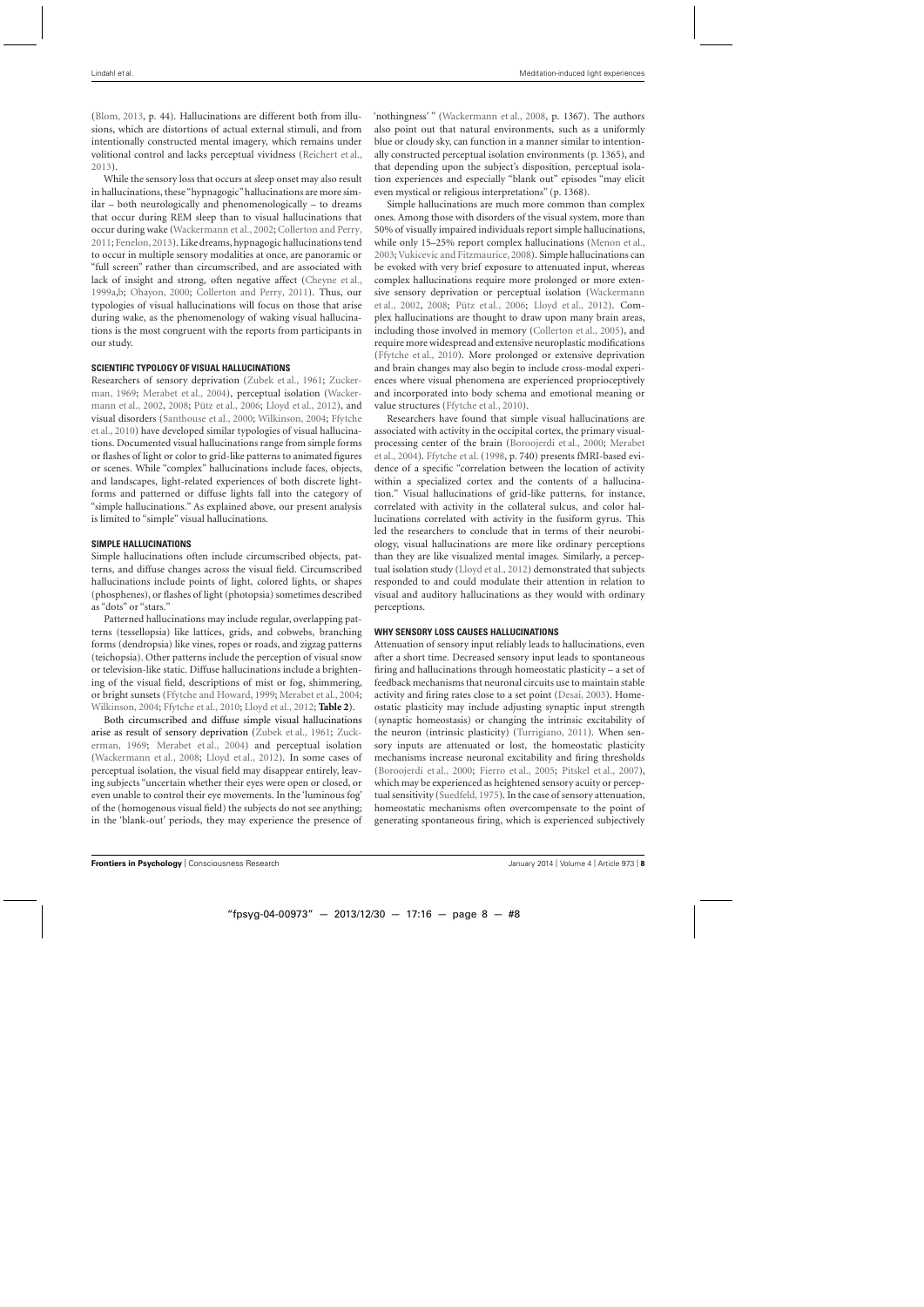| Typologies derived from sensory deprivation, perceptual<br>isolation, and disorders of the visual system | Typologies derived from qualitative reports from<br>contemporary practitioners of Buddhist meditation | <b>Typologies derived from</b><br><b>Buddhist literary sources</b> |
|----------------------------------------------------------------------------------------------------------|-------------------------------------------------------------------------------------------------------|--------------------------------------------------------------------|
| <b>Class 1: Discrete lightforms</b>                                                                      |                                                                                                       |                                                                    |
| Phosphenes: colored spots, dots, or points of light                                                      | Blue, purple, and red globes                                                                          | Cluster of pearls                                                  |
|                                                                                                          | Jewel lights                                                                                          | Cluster of gems                                                    |
|                                                                                                          | Christmas tree lights                                                                                 | Luminous spheres                                                   |
|                                                                                                          | White or blue lights                                                                                  | Lamplight in the distance                                          |
|                                                                                                          | White spots or little stars                                                                           | A star                                                             |
| Photopsia: flashes of lights                                                                             | Small radiant bursts                                                                                  | Flickering fireflies                                               |
| Sun's disk and sunset                                                                                    | Moon-shaped object                                                                                    | Moon's disk                                                        |
|                                                                                                          |                                                                                                       | Sun's disk                                                         |
| <b>Class 2: Patterned and diffuse lights</b>                                                             |                                                                                                       |                                                                    |
|                                                                                                          |                                                                                                       | Stretched-out cobweb                                               |
| Teichopsia: zigzag colors                                                                                |                                                                                                       | Grids                                                              |
| Tessellopsia: lattice, nets, grids, or cobwebs                                                           |                                                                                                       |                                                                    |
| Shimmering                                                                                               | Ropes of shimmering                                                                                   | Shimmering experiences                                             |
| Mist                                                                                                     | Seeing energy instead of solid objects                                                                | Mirage                                                             |
| Luminous fog                                                                                             |                                                                                                       | Film of cloud                                                      |
|                                                                                                          |                                                                                                       | Smoke-like vision                                                  |
| Visual snow, television-like static                                                                      | Reality is pixelating                                                                                 | All phenomena as brilliantly                                       |
|                                                                                                          |                                                                                                       | colored particles                                                  |
|                                                                                                          | Electrical sparks in all directions                                                                   | Perceiving body and objects as<br>small particles                  |
|                                                                                                          | Rays of light that go through everything                                                              |                                                                    |
| Lighter visual field                                                                                     | Brighter visual field                                                                                 | Glow of a butter lamp                                              |
|                                                                                                          | Lights always on                                                                                      |                                                                    |
|                                                                                                          | Curtain of light                                                                                      | Clear autumn sky pervaded by                                       |
|                                                                                                          |                                                                                                       | the light of the full moon                                         |
|                                                                                                          | Golden light that fills the sky                                                                       |                                                                    |
| <b>Bright sunsets</b>                                                                                    | Body feeling like the same nature as light                                                            | Pervading the body with a pure<br>bright mind                      |
|                                                                                                          | Bursting with light                                                                                   |                                                                    |
|                                                                                                          | Light emanating from the body                                                                         | Light emanates from his own<br>body                                |
|                                                                                                          | Bright mind                                                                                           |                                                                    |

<span id="page-8-0"></span>**Table 2 | Comparative typology of visual hallucinations and meditation-related light experiences.**

as hallucinatio[ns](#page-13-0) [\(Schultz and Melzack](#page-14-0)[,](#page-13-0) [1991](#page-14-0)[;](#page-13-0) [Burke](#page-12-0), [2002](#page-12-0); Maffei and Turrigiano, [2008](#page-13-0); [Reichert et al.](#page-14-0), [2013\)](#page-14-0).

A wide variety of conditions of sensory attenuation or monotony lead to increased cortical excitability, spontaneous firing, and hallucinations. Given that meditators are reporting visual hallucinations in the context of meditation, it is worth considering the sensory attenuating qualities of meditation practices.

# **BUDDHIST MEDITATION AS A FORM OF SENSORY DEPRIVATION AND PERCEPTUAL ISOLATION**

## *Structural components*

While there are a variety of approaches to meditation, many practices incorporate structural components analogous to sensory deprivation and perceptual isolation, including sensory, social and kinesthetic deprivation, or invariance. The practice of meditation tends to be done in social isolation or in groups in which social interactions are minimized. During a formal practice session, practitioners adopt a stable, seated posture. The locations for meditation practice also tend to be quiet environments removed from excessive auditory stimuli. Through dimly lit environments or through practicing with the eyes closed or open with a fixed gaze, visual stimuli are restricted.

It is important to note that even when meditation is not practiced within such sensory minimal environments, the *practice* of meditation functions in a manner analogous to perceptual isolation through restricting attention to monotonous or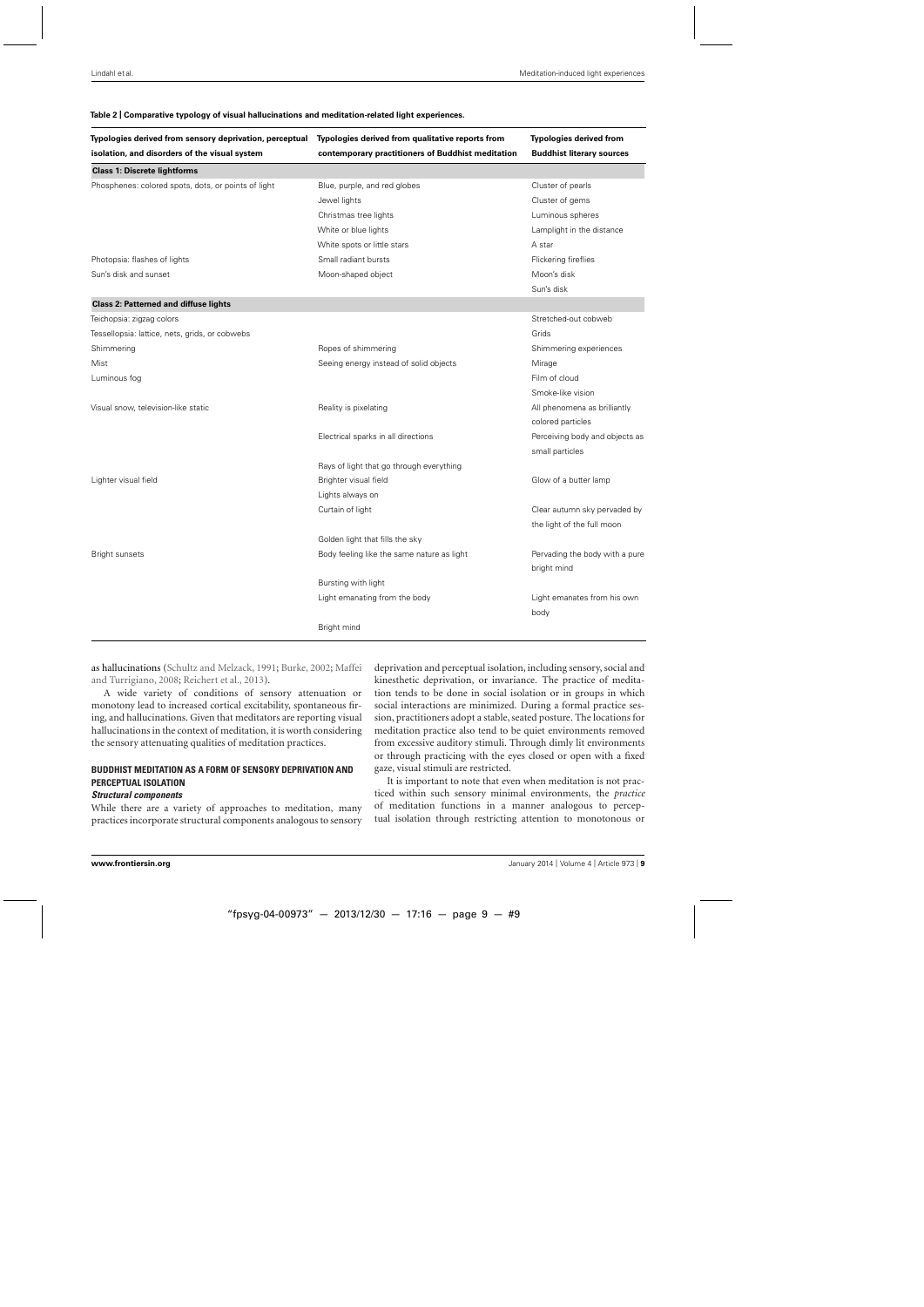homogenous stimuli. In practices that involve movement, the emphasis is on monotonous, repetitive movements, such as slow walking. In concentration practice on the breath, other kinesthetic, auditory, and visual stimuli are deselected in order to attend, again and again, to the repetition of inhalation and exhalation. Even when meditators practice with their eyes open, the gaze either remains unfocused and on the entirety of the visual field or is restricted to a single invariant object.

Thus, whether through practicing in environments with minimal sensory input, or through attending only to monotonous, repetitive stimuli, the context and function of meditation is similar to both sensory deprivation and perceptual isolation (**Table 3**). That advanced practitioners often deliberately choose to isolate themselves further by practicing in remote caves or in sensory deprivation environments demonstrates how Buddhist meditation traditions have recognized the importance of practicing within sensory minimal environments. For example, the Tibetan Buddhist practice of "dark retreat" (*mun mtshams*) suggests that deliberate and intensive sensory deprivation is thought to be particularly effective in producing profound shifts in perception and cognition [\(Chagme and Gyatrul](#page-12-0), [1998;](#page-12-0) [Wangyal, 2000](#page-14-0), [2002;](#page-14-0) [Gyatso](#page-13-0), [2004](#page-13-0); [Reynolds, 2011\)](#page-14-0). Not surprisingly, discussions of meditation experiences in dark retreat closely resemble the typology of visual hallucinations discussed above. Tenzin Wangyal Rinpoche, who undertook an extensive dark retreat when he was a young boy, reports both simple and complex visual hallucinations arising as a result of the prolonged sensory deprivation [\(Wangyal](#page-14-0), [2000](#page-14-0), [2002](#page-14-0), pp. 32, 132). Tibetan Buddhists also prescribe a shorter-term technique of fixing the gaze upon a cloudless sky as a means of inducing simple visual hallucinations [\(Gyatso, 2004](#page-13-0)). As mentioned above, [Wackermann et al.](#page-14-0) [\(2008\)](#page-14-0) suggest that a uniform sky serves as a natural perceptual isolation condition.

#### *Concentration as sensory deprivation*

In addition to the structural aspects of meditation practices listed above, it is possible that the intense attentional engagement of Buddhist meditation practices also functions as a form of sensory deprivation. By "guarding the sense doors," some meditation practices aim to limit the sensory input impinging on awareness through restricting attention to a single object of perception, such [as a visual object or the breath \(Buddhaghosa, 1999;](#page-12-0) Dalai Lama, [2001\)](#page-12-0). Whether in "focused attention" types of meditation, where one object is continually selected, or in "open monitoring" meditation, where many different objects are selected sequentially [\(Lutz et al., 2008\)](#page-13-0), attention facilitates the processing of relevant information by suppressing irrelevant sensory inputs [\(Briggs et al.](#page-12-0), [2013\)](#page-12-0), and can therefore be viewed as a largely inhibitory process [\(Kerlin et al., 2010](#page-13-0); [Foxe and Snyder, 2011\)](#page-13-0).

The act of paying attention facilitates the processing of relevant stimuli while inhibiting irrelevant stimuli. In terms of the brain's electrical activity, fast excitatory frequencies and slow inhibitory frequencies interact to facilitate attention [\(Jensen and Mazaheri](#page-13-0), [2010\)](#page-13-0). The active processing of relevant stimuli is associated with increased fast frequency (gamma) oscillations and decreased slow frequencies (i.e., decreased alpha power or increased alpha desynchro[nization\)](#page-14-0) [in](#page-14-0) [the](#page-14-0) [engaged](#page-14-0) [areas](#page-14-0) [\(](#page-14-0)Pfurtscheller and Lopes da Silva, [1999\)](#page-14-0). In contrast, suppression or inhibition of irrelevant stimuli is associated with the opposite pattern, decreased beta and gamma and increased alpha power or alpha synchronization in areas not related to the task [\(Pfurtscheller and Lopes da Silva](#page-14-0), [1999;](#page-14-0) [Suffczynski et al.](#page-14-0), [2001](#page-14-0); [Lutz et al.](#page-13-0), [2007](#page-13-0); [Kerr et al.](#page-13-0), [2011\)](#page-13-0). Alpha activity is also associated with decreases in fMRI BOLD signal and is thought to reflect the functional inhibition of neural activity in task-irrelevant areas [\(Goldman et al., 2002](#page-13-0); [Feige et al., 2005](#page-12-0)). For example, during visual tasks, information from non-visual (e.g., motor) areas is inhibited via increased alpha power [\(Pfurtscheller](#page-14-0), [1992\)](#page-14-0). Studies of spatial attention have shown decreases in alpha power in areas related to active processing of target locations but incr[eases in alpha in areas related to non-target locations \(](#page-14-0)Thut et al., [2006;](#page-14-0) [Rihs et al., 2007](#page-14-0); [Kerr et al.](#page-13-0), [2011](#page-13-0)). Although most early research on attention focused on gamma activity in task-relevant areas and ignored alpha activity in task-irrelevant areas, it now appears that alpha inhibition is as important or more important than gamma facilitation. Indeed, optimal task performance on a number of cognitive tasks, including selective and sustained attention, is determined by the extent of alpha activity in task-irrelevant areas rather than gamma in task-relevant areas [\(Dockree et al.](#page-12-0), [2007;](#page-12-0) [Jensen and Mazaheri](#page-13-0), [2010](#page-13-0)). Similarly, widespread increases in alpha power in meditators [\(Cahn and Polich](#page-12-0), [2006](#page-12-0)) that were initially viewed as "idling" [\(Pfurtscheller et al.](#page-14-0), [1996](#page-14-0)) or relaxation [\(Fenwick et al., 1977](#page-13-0)) are now thought to reflect the active inhibition of irrelevant cortical inputs as a means of facilitating attention [\(Jensen and Mazaheri, 2010;](#page-13-0) [Britton et al.](#page-12-0), [2013](#page-12-0); [Kerr et al.](#page-13-0), [2013](#page-13-0)).

Various meditation practices, especially focused attention or concentration practice, involve selecting target or relevant stimuli

#### **Table 3 | Comparison of sensory deprivation, perceptual isolation, and meditation.**

|                 | <b>Sensory deprivation</b>         | <b>Perceptual isolation</b>                | <b>Meditation</b>                                   |
|-----------------|------------------------------------|--------------------------------------------|-----------------------------------------------------|
| <b>Social</b>   | Isolation from human interaction   | Isolation from human interaction and       | Retreat environment temporary social isolation      |
|                 | and communication                  | communication                              |                                                     |
| Kinesthetic     | Immobilization, floatation tank    | Restricted to comfortable chair            | Stable, seated posture, monotonous movements        |
| <b>Auditory</b> | Silence, soundproof room, earmuffs | Headphones with white noise monotonous     | Quiet retreat environment, redirection of attention |
|                 |                                    | sound, consistent volume                   | away from sound                                     |
| <b>Visual</b>   | Darkness, blindfolds               | Eye shields and lighting create homogenous | Eyes closed, gaze fixed on single object, gaze      |
|                 |                                    | visual field                               | directed at space                                   |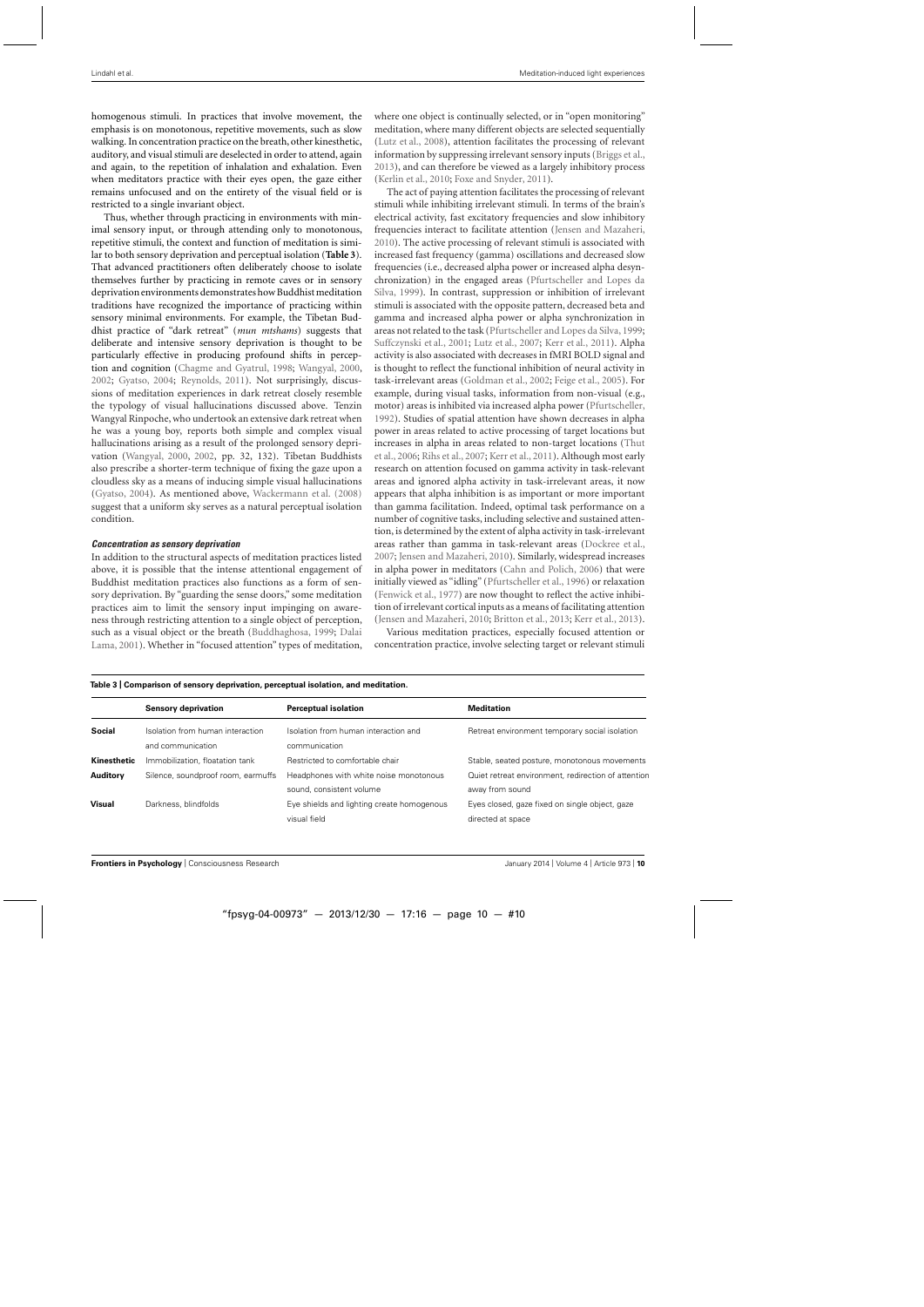and deselecting non-target or irrelevant stimuli. Areas of the body that are related to the sensations of breathing or walking are a common target of focus in many forms of Buddhist meditation, and the ability to maintain focus on these target areas and inhibit distracting non-target stimuli is considered to be a hallmark of proficiency in focused attention forms of meditative practice. Meditation-related increases in interoceptive accuracy to frequently attended targets [\(Kerr et al., 2011;](#page-13-0) [Silverstein et al.](#page-14-0), [2011;](#page-14-0) [Fox et al., 2012\)](#page-13-0) are associated with longer lifetime meditative experience [\(Fox et al.](#page-13-0), [2012](#page-13-0)) and are thought to be determined by the extent of alpha-modulated inhibition in non-target areas [\(Kelly et al.](#page-13-0), [2009](#page-13-0); [Jones et al.](#page-13-0), [2010](#page-13-0); [Foxe and Snyder](#page-13-0), [2011](#page-13-0)). Thus, it could be argued that proficiency or expertise in focused attention as a result of meditation can be indexed by the degree of cortical inhibition.

Increased throughput of frequently attended-to "target" areas (e.g., improved interoception) is a straightforward example of experience-dependent neuroplasticity that underlies successful skill acquisition. However, the model in this paper suggests that inhibition of non-target sensory input can also result in a compensatory increase in neuronal excitability, which is often measured either by a decreased sensory threshold or by increased firing rates or spontaneous firings (hallucinations). In terms of decreased sensory thresholds, studies of Tibetan Shamatha [\(MacLean et al.](#page-13-0), [2010\)](#page-13-0) and Theravāda Vipassanā [\(Brown et al.](#page-12-0), [1984](#page-12-0)) practitioners who were not using visual objects as their primary target have found long-lasting (more than 5 months) decreases in visual perception thresholds. In terms of increased firing rates, long-term practitioners in both Theravāda Vipassanā [\(Cahn et al.](#page-12-0)[,](#page-13-0) [2010;](#page-12-0) Ferrarelli et al., [2013](#page-13-0)) and Tibetan Shamatha [\(Ferrarelli et al., 2013\)](#page-13-0) traditions were found to have unexplained increases in occipital gamma during meditation and NREM sleep that was associated with lifetime expertise in meditation. The reports of visual hallucinations from this paper suggest that visual areas of the occipital cortex have become hyperexcitable as a result of focused attention on non-visual target areas.

While it is still unknown if meditation-related light experiences are indeed caused by suppression of sensory input via alpha inhibition leading to compensatory disinhibition, this model is supported by perceptual isolation and sensory deprivation studies. Visual hallucinations in perceptual isolation [\(Wackermann et al.](#page-14-0), [2002;](#page-14-0) [Pütz et al., 2006](#page-14-0)) and in sensory deprivation [\(Hayashi et al.](#page-13-0), [1992\)](#page-13-0) are preceded by increases in global alpha power, followed by sudden high frequency EEG at occipital sites just before the hallucination [\(Pütz et al.](#page-14-0), [2006](#page-14-0)). Although the relationship to a *visual* hallucination is unclear, [Lo et al.](#page-13-0) [\(2003](#page-13-0)) found a similar progression in EEG power among meditators who reported an experience of "inner energy" or "inner light."

In support of concentration playing a role, it is worth noting that seven of the nine practitioners who reported lights (78%) spontaneously connected their meditation-induced light experiences with a period of increased concentration, a claim also made in Buddhist literature across traditions. This association fits with existing neurobiological models that suggest that hallucinations can be related to alpha inhibition [\(Hayashi et al., 1992\)](#page-13-0) and to the "att[entional](#page-12-0) [spotlight"](#page-12-0) [of](#page-12-0) [concentrated](#page-12-0) [attention](#page-12-0) [\(](#page-12-0)Aleman and Laroi, [2008](#page-12-0), p. 173). Together these data suggest that

the attentional and structural components of meditation serve to attenuate sensory input, which activates homeostatic forms of neuroplasticity that lead to hyperexcitability, spontaneous firing, and hallucinations.

## **IMPLICATIONS**

## *Implications for clinical neuroscience*

The possibility of viewing meditation practice as a form of sensory deprivation has potentially profound implications. Current medical technologies are combining non-invasive brain stimulation techniques that alter neuronal excitability and enhance cortical plasticity with training protocols to enhance outcomes in neuropsychiatric patients, including dementia, pain, addiction, anxiety, and depression [\(Nitsche et al., 2008;](#page-14-0) [Halko et al.](#page-13-0), [2011;](#page-13-0) [Kuo et al.](#page-13-0), [2013](#page-13-0)). In addition to improving symptoms, this enhanced neuroplasticity is also associated with improved learning, working memory, attention, and other cognitive improvements [\(Guse et al., 2010](#page-13-0)). Similarly, the attenuation of sensory inputs increases neuronal excitability and facilitates a period of enhanced neuroplasticity [\(Ffytche et al., 1998;](#page-13-0) [Boroojerdi et al.](#page-12-0), [2000,](#page-12-0) [2001](#page-12-0)). Whether through brain stimulation or sensory attenuation, changes in neuronal excitability that accelerate neuroplasticity can be used to facilitate therapeutic changes beyond usual training protocols. Since meditation training contains sensory attenuation components, it is possible that this form of cognitive training may have enhanced neuroplastic potential. Furthermore, the appearance of visual lights or other hallucinations could potentially serve as an indicator of a period of enhanced neuroplasticity, during which the ability to make a significant affective, perceptual, or cognitive shifts could be maximized.

## *Implications for the scientific study of meditation*

Current researchers assert that "the mental training of meditation is fundamentally no different than other forms of skill acquisition [that](#page-12-0) [can](#page-12-0) [induce](#page-12-0) [plastic](#page-12-0) [changes](#page-12-0) [in](#page-12-0) [the](#page-12-0) [brain"](#page-12-0) [\(](#page-12-0)Davidson and Lutz, [2008,](#page-12-0) p. 176). However, the meditation-induced light experiences described in this paper suggest that meditation is a form of sensory attenuation that is capable of activating an enhanced period of neuroplasticity that may not occur in other forms of skill acquisition. Visual hallucinations arising in the context of meditation practice may serve as indicators that homeostatic plasticity has been activated and that the brain may be more malleable to learning and change. While still highly speculative, this suggests that the sensory attenuation components of meditation may enhance its neuroplastic potential beyond other forms of skill acquisition.

Meditation researchers are also currently struggling with ways to measure meditative proficiency or expertise. Current attempts to measure expertise include self-reported "mindfulness" scales and the estimated number of hours of practice, both of which are [problematic](#page-14-0) [\(Grossman and Van Dam](#page-13-0)[,](#page-14-0) [2011;](#page-13-0) Van Dam et al., [2012](#page-14-0)). Meditation-induced light experiences are worthy of further consideration and study as a potential indicator of meditative proficiency. Converging reports from our subjects, Buddhist textual sources, as well as multiple scientific research domains suggest that lights may, at least in some cases, be signs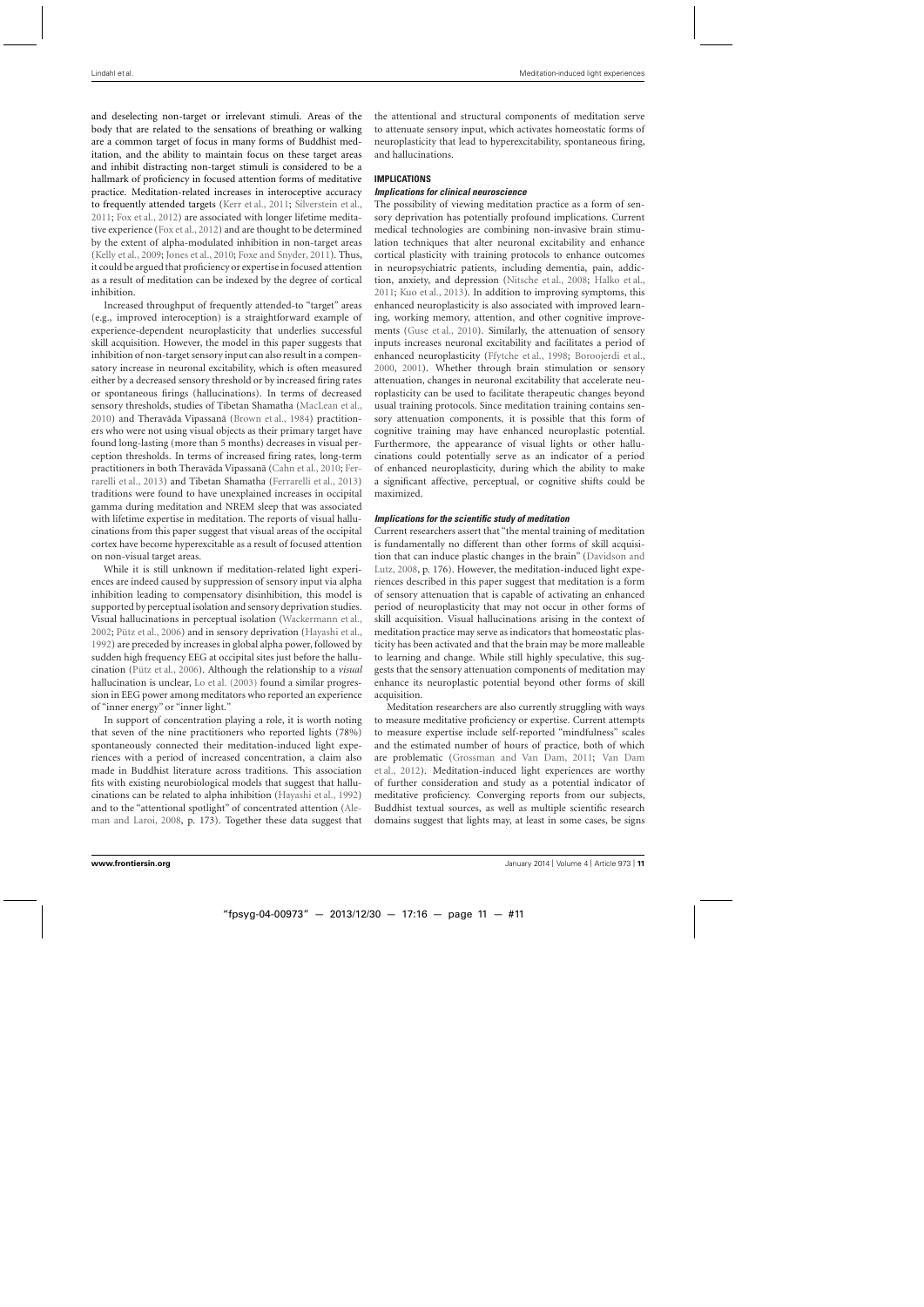that the practitioner has attained a certain degree of concentration. Proficiency in concentration could be determined by the degree to which a practitioner is able to inhibit irrelevant inputs from impinging on attention. Meditation-related light experiences may serve as a fairly consistent signpost of concentrative attainment across Buddhist traditions because such visual hallucinations tend to arise as a result of the attenuation of sensory input. In addition, because the spontaneous firings that generate visual hallucinations are associated with the activation of homeostatic plasticity, they may also herald entry into a time of enhanced learning, progress, and insight. However, any traditional or well-known marker of progress potentially introduces demand characteristics. Further research that triangulates selfreports with both behavioral and neurobiological markers is necessary.

## *Implications for clinical applications of meditation*

While light-related experiences arising in the context of meditation are well documented in traditional contexts, they are largely unknown in clinical settings. In assessing meditators practicing outside of traditional contexts, it is important to carefully attend to the nuances of light-related discourses when evaluating whether lights are signs of positive changes or inconsequential side effects of meditation. In traditional contexts, meditation-induced light experiences are frequently subject to scrutiny before they are attributed either positive or negative value. Without the traditional safeguards of a student-teacher relationship, the clinical application of meditation practices may be particularly susceptible to misinterpreting lights and other meditation experiences, since visual hallucinations are well-known indicators of both psychosis and vision system impairment. It is important, therefore, not to uncritically pathologize these anomalous perceptual experiences. Light-related experiences are likely to be benign, but may cause distress to the practitioner if they are unexpected or accompanied by other psychological changes. By empirically studying and documenting meditation-induced light experiences and describing them within their traditional Buddhist frameworks, we hope to help educate clinicians and meditation teachers about some of the common side effects of meditation in order to create more appropriate support structures for practitioners.

## *Study limitations and suggestions for future research*

The investigation of phenomena that has received little empirical attention requires inductive methods that are intended to be free of both assumptions and hypotheses. Thus, our groundedtheory-based approach, which is appropriate for this stage of research, is both a strength and a limitation. As a strength, the open-ended approach, which discourages researchers from asking specific questions that would bias the subjects' answers, helps to minimize demand characteristics of the interview. As a limitation, by not asking participants if they had certain experiences, such as lights, the current report may have underestimated the actual prevalence of light-related meditation experiences. Our current approach can only answer the question "What types of experiences arise in the context of meditation?" Many other important questions will need to be pursued through additional theory-driven research.

This study has a number of other limitations. Demand characteristics and subject expectations are an inherent limitation of many types of studies, including nearly all intervention studies, meditation studies, and pharmacology studies. In clinical meditation studies, the simple fact that the name of a meditation program includes the phrase "stress reduction" sets up expectations that the program will reduce stress. Similarly, certain experiences may be more or less frequently reported depending on the subject's expectations of what is supposed to happen in the context of meditation. There are several reasons why the influence of subjects' expectations are minimized in this study. First, lights are not commonly described in American Buddhist meditation literature and are likely not well known to most American practitioners. Participants in this study were deliberately recruited on the basis that the experiences they had with meditation were *unexpected.* In our sample, only one participant made an explicit association between their own experience and Buddhist theories about the significance of lights. The subjects also tended to describe their experience in non-Buddhist terms such as the "curtain of light," "Christmas lights," "electrical sparks," or "little stars."

It may seem plausible that the light-related experiences in our sample were just hypnagogic hallucinations that were caused by falling asleep and not by meditation practice. We find it unlikely that sleep played a role in these experiences for several reasons. First, hypnagogic hallucinations are extremely common [\(Ohayon et al., 1996](#page-14-0)) and we would therefore expect the prevalence in our sample to be much higher and also much more well known to the average meditator. Second, Buddhist meditation practice, especially among more-experienced practitioners, is associated with an increased alertness that is neurologically distinct from and resistant to sleepiness [\(Britton et al., 2013](#page-12-0)). Third, as described previously, hypnagogic hallucinations are phenomenologically and neurologically different from waking hallucinations that arise in the context of sensory deprivation or perceptual isolation [\(Cheyne et al., 1999a,b](#page-12-0); [Ohayon, 2000;](#page-14-0) [Wackermann et al.](#page-14-0), [2002](#page-14-0); [Collerton and Perry](#page-12-0), [2011;](#page-12-0) [Fenelon](#page-12-0), [2013\)](#page-12-0). Finally, several of our subjects reported that their eyes were open during these experiences, and mentioned them in conjunction with concentration, never drowsiness or sleep. Nevertheless, future studies of meditation-induced light experiences should include real-time measurements of brain activity to rule out this possibility.

Now that some of the basic phenomenology of meditationrelated light experiences has been described, we can begin to investigate follow-up questions in a hypothesis-driven experimental design that uses quantitative statistical analyses. Future studies would benefit from investigating light-related experiences in larger sample of practitioners, with a range of practice types and durations, including secular, clinical meditation practices (e.g., MBSR). The hypothesized link between concentration and meditation-induced light experiences could be empirically investigated with neuropsychological tests of attention (e.g., SART) and concurrent neuroimaging (fMRI, EEG). Real-time neuroimaging concurrent with reports of light experiences may be able to determine neurological mechanisms as well as the possible relationship to hypnagogic hallucinations. Future studies should also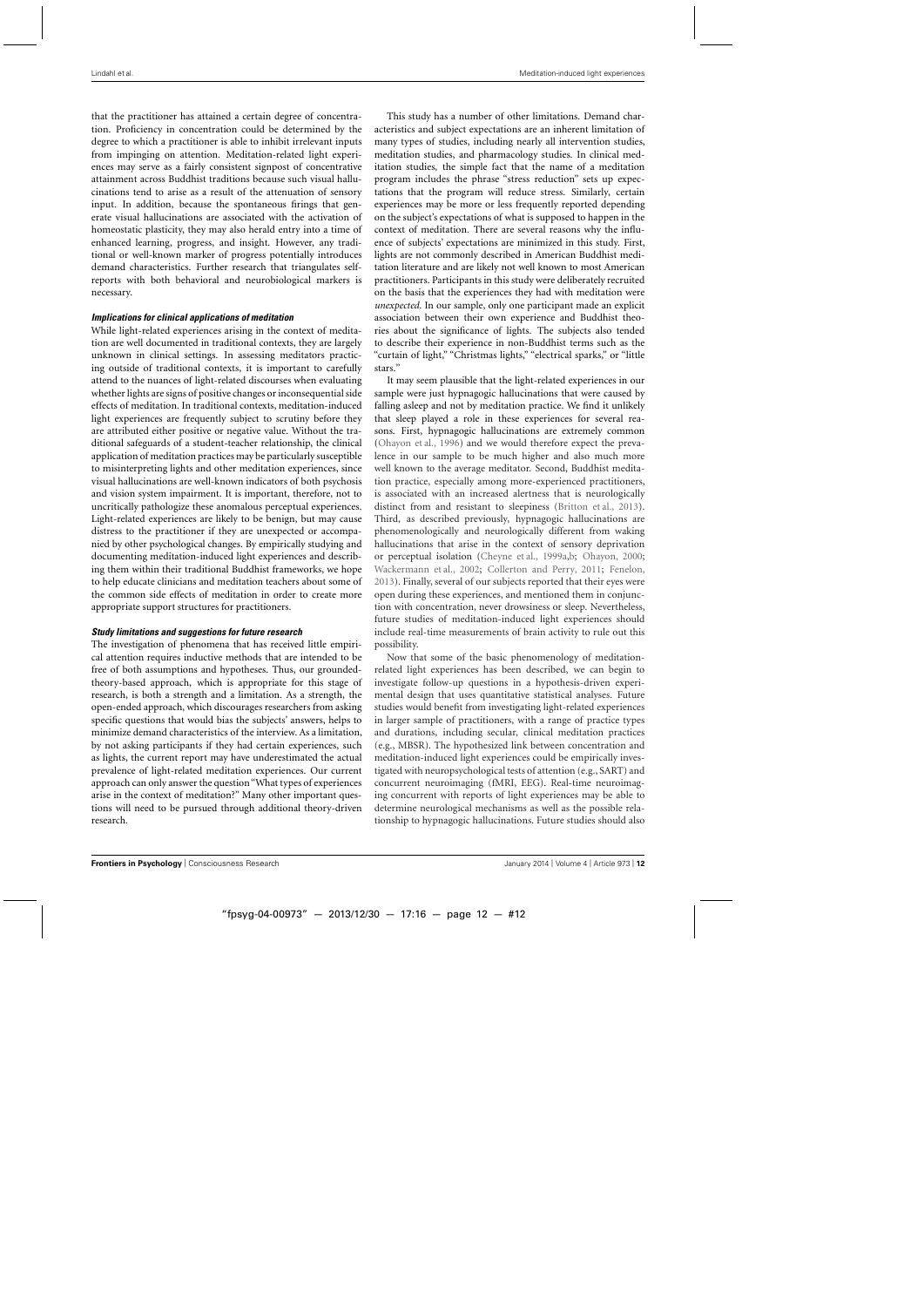<span id="page-12-0"></span>make an effort to control for light exposure, both in terms of the ambient light in the environment, and in terms of whether the eyes are open or closed. Changes in light exposure can result in compensatory changes in the retina (dark adaptation) that may also [cause short-lived changes in visual experience \(](#page-13-0)Lamb and Pugh, [2004](#page-13-0)). Similarly, visual after-effects are also brief adaptations in response to certain stimuli that may be mediated at the level of the eye or brain [\(Rhodes et al.](#page-14-0), [2003\)](#page-14-0). Because eyebased changes are less enduring than brain-based changes, more information about the duration of meditation-induced light experiences may also help elucidate their underlying sensory and neural mechanisms.

## **CONCLUSION**

This paper demonstrates importance of engaging with traditional Buddhist presentations of the states and stages of meditation, as what is described in the texts in many cases is very closely linked with reports of meditation experience derived from contemporary practitioners. By investigating traditional Buddhist sources, meditation researchers and clinicians will be more informed about the varieties of meditation experiences and their possible significance. Investigating meditation-induced light experiences suggests that on account of restricting attention by deselecting sensory stimuli, certain meditation practices may function in a manner analogous to sensory deprivation and perceptual isolation. The arising of lights may signal a period of enhanced neuroplasticity and potential for important and enduring shifts. Further research should investigate whether it is the unique configuration of sensory deprivation, attentional training, and investigative processes that accounts for why meditative practices tend to lead to enduring perceptual and affective changes and cognitive insights.

## **ACKNOWLEDGMENTS**

Funding for this research was provided by grants T32-AT001287, MH067553-05, and K23-AT006328-01A1 from the National Institutes of Health, the Mind and Life Institute, the Lenz Foundation, Hershey Foundation, the Bial Foundation, and the Brown University Contemplative Studies Initiative. We would also like to thank the Clinical and Affective Neuroscience Laboratory for their time and Jack Kornfield for his pioneering efforts and support of this project.

#### **REFERENCES**

- Aleman, A., and Laroi, F. (2008). *Hallucinations: The Science of Idiosyncratic Perception*. Washington, DC: American Psychological Association. doi: 10.1037/11751-000
- Austin, J. H. (1999). *Zen and the Brain: Towards an Understanding of Meditation and Consciousness*. Cambridge, MA: MIT Press.
- Baker, I. (2000). *The Dalai Lama's Secret Temple: Tantric Wall Paintings from Tibet*. New York: Thames & Hudson.
- Blom, J. D. (2013). "Hallucinations and other sensory deceptions in psychiatric disorders," in *The Neuroscience of Hallucinations*, eds R. Jardri, A. Cachia, P. Thomas, and D. Pins (New York: Springer), 43–58.
- Boroojerdi, B., Bushara, K. O., Corwell, B., Immisch, I., Battaglia, F.,Muellbacher,W., et al. (2000). Enhanced excitability of the human visual cortex induced by shortterm light deprivation. *Cereb. Cortex* 10, 529–534. doi: 10.1093/cercor/10.5.529
- Boroojerdi, B., Battaglia, F., Muellbacher, W., and Cohen, L. G. (2001). Mechanisms underlying rapid experience-dependent plasticity in the human visual cortex. *Proc. Natl. Acad. Sci. U.S.A.* 98, 14698–14701. doi: 10.1073/pnas.251357198
- Briggs, F., Mangun, G. R., and Usrey, W. M. (2013). Attention enhances synaptic efficacy and the signal-to-noise ratio in neural circuits. *Nature* 499, 476–480. doi: 10.1038/nature12276
- Britton,W., Lindahl, J., Cahn, B. R., Davis, J., and Goldman, R. (2013). Awakening is not a metaphor: the effects of Buddhist meditation practices on basic wakefulness. *Ann. N. Y. Acad. Sci.* (in press).
- Brown, D., Forte, M., and Dysart, M. (1984). Differences in visual sensitivity among mindfulness meditators and non-meditators. *Percept. Mot. Skills* 58, 727–733. doi: 10.2466/pms.1984.58.3.727
- Buddhaghosa, B. (1999). *The Path of Purification,* ed. B. Nanamoli, trans. Onalaska, WA: BPS Parayatti Editions.
- Burke, W. (2002). The neural basis of Charles Bonnet hallucinations: a hypothesis. *J. Neurol. Neurosurg. Psychiatry* 73, 535–541. doi: 10.1136/jnnp.73.5.535
- Cahn, B. R., Delorme, A., and Polich, J. (2010). Occipital gamma activation during Vipassana meditation. *Cogn. Process.* 11, 39–56. doi: 10.1007/s10339-009-0352-1
- Cahn, B. R., and Polich, J. (2006). Meditation states and traits: EEG, ERP, and neuroimaging studies. *Psychol. Bull.* 132, 180–211. doi: 10.1037/0033-2909.132.2.180
- Cavanagh, S. (1997). Content analysis: concepts, methods and applications. *Nurse Res.* 4, 5–16. doi: 10.7748/nr1997.04.4.3.5.c5869
- Chagme, K., and Gyatrul, R. (1998). *A Spacious Path to Freedom: Practical Instructions on the Union of Mahamudra and Atiyoga*, ed. B. A. Wallace, trans. Ithaca, NY: Snow Lion Publications.
- Chagme, K., and Gyatrul, R. (2000). *Naked Awareness: Practical Instructions on the Union of Mahamudra and Dzogchen*, ed. B. A. Wallace, trans. Ithaca, NY: Snow Lion Publications.
- Cheyne, J. A., Newby-Clark, I. R., and Rueffer, S. D. (1999a). Relations among hypnagogic and hypnopompic experiences associated with sleep paralysis. *J. Sleep Res.* 8, 313–317. doi: 10.1046/j.1365-2869.1999.00165.x
- Cheyne, J. A., Rueffer, S. D., and Newby-Clark, I. R. (1999b). Hypnagogic and hypnopompic hallucinations during sleep paralysis: neurological and cultural construction of the night-mare. *Conscious. Cogn.* 8, 319–337. doi: 10.1006/ccog.1999.0404
- Collerton, D., and Perry, E. (2011). Dreaming and hallucinations continuity or discontinuity? Perspectives from dementia with Lewy bodies. *Conscious. Cogn.* 20, 1016–1020. doi: 10.1016/j.concog.2011.03.024
- Collerton, D., Perry, E., and McKeith, I. (2005). Why people see things that are not there: a novel perception and attention deficit model for recurrent complex visual hallucinations. *Behav. Brain Sci.* 28, 737–794. doi: 10.1017/S0140525X05000130
- Dalai Lama, H. H. (2001). *Stages of meditation*, eds. G. L. Jordhen, L. G. Ganchenpa, and J. Russell, trans. Ithaca: Snow Lion Publications.
- Davidson, R. J., and Lutz, A. (2008). Buddha's brain: neuroplasticity and meditation. *IEEE Signal. Process. Mag.* 25, 176–174. doi: 10.1109/MSP.2008.4431873
- DeCuir-Gunby, J., Marshall, P. L., and McCulloch, A. W. (2011). Developing and using a codebook for the analysis of interview data: an example from a professional development research project. *Field Methods* 23, 136–155. doi: 10.1177/1525822X10388468
- Desai, N. S. (2003). Homeostatic plasticity in the CNS: synaptic and intrinsic forms. *J. Physiol. Paris* 97, 391–402. doi: 10.1016/j.jphysparis.2004.01.005
- Dockree, P. M., Kelly, S. P., Foxe, J. J., Reilly, R. B., and Robertson, I. H. (2007). Optimal sustained attention is linked to the spectral content of background EEG activity: greater ongoing tonic alpha (approximately 10 Hz) power supports successful phasic goal activation. *Eur. J. Neurosci.* 25, 900–907. doi: 10.1111/j.1460-9568.2007.05324.x
- Dondrup, G. W. L. (1997). "Handprints of the profound path of the six yogas of Naropa: A source of every realization," in *The Practice of the Six Yogas of Naropa*, trans. G. H. Mullin (Ithaca: Snow Lion Publications), 71–92.
- Downe-Wamboldt, B. (1992). Content analysis: method, applications and issues. *Health Care Women Int.* 13, 313–321. doi: 10.1080/07399339209516006
- Elo, S., and Kyngas, H. (2008). The qualitative content analysis process. *J. Adv. Nurs.* 62, 107–115. doi: 10.1111/j.1365-2648.2007.04569.x
- Faugier, J., and Sargeant, M. (1997). Sampling hard to reach populations. *J. Adv. Nurs.* 26, 790–797. doi: 10.1046/j.1365-2648.1997.00371.x
- Feige, B., Scheffler, K., Esposito, F., Di Salle, F., Hennig, J., and Seifritz, E. (2005). Cortical, and subcortical correlates of electroencephalographic alpha rhythm modulation. *J. Neurophysiol.* 93, 2864–2872. doi: 10.1152/jn.00721.2004
- Fenelon, G. (2013). "Hallucinations associated with neurological disorders and sensory loss," in *The Neuroscience of Hallucinations*, eds R. Jardri, A. Cachia, P. Thomas, and D. Pins (New York: Springer), 59–84.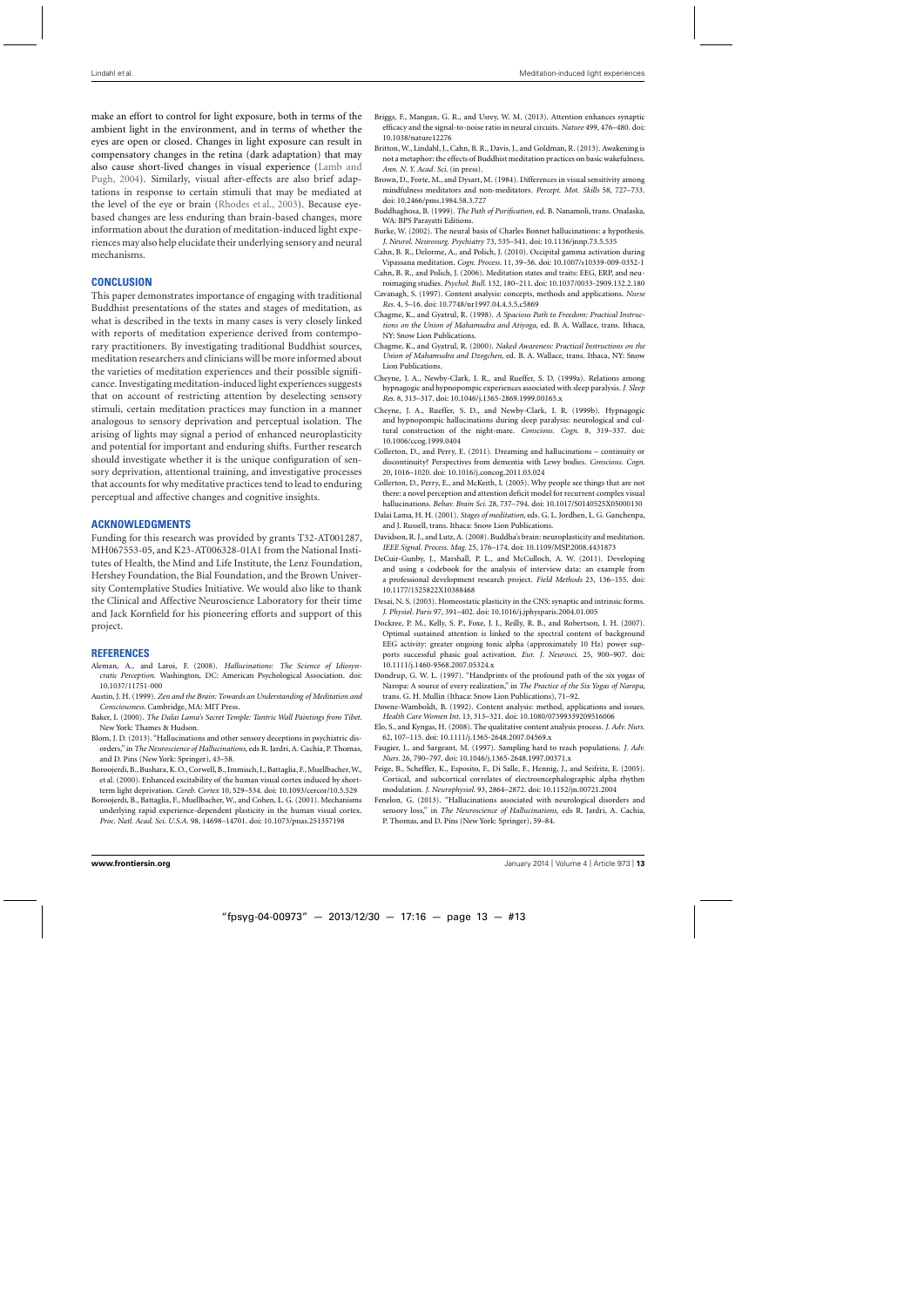- <span id="page-13-0"></span>Fenwick, P. B., Donaldson, S., Gillis, L., Bushman, J., Fenton, G. W., Perry, I., et al. (1977). Metabolic and EEG changes during transcendental meditation: an explanation. *Biol. Psychol.* 5, 101–118. doi: 10.1016/0301-0511(77) 90007-2
- Ferrarelli, F., Smith, R., Dentico, D., Riedner, B., Zennig, C., Benca, R., et al. (2013). Experienced mindfulness meditators exhibit higher parietaloccipital EEG gamma activity during NREM sleep. *PLoS ONE* 8:e73417. doi: 10.1371/journal.pone.0073417
- Ffytche, D. H., Howard, R. J., Brammer, M. J., David, A., Woodruff, P., and Williams, S. (1998). The anatomy of conscious vision: an fMRI study of visual hallucinations. *Nat. Neurosci.* 1, 738–742. doi: 10.1038/3738
- Ffytche, D. H., and Howard, R. J. (1999). The perceptual consequences of visual loss: 'Positive' pathologies of vision. *Brain* 122, 1247–1260. doi: 10.1093/brain/122.7.1247
- Ffytche, D. H., Blom, J. D., and Catani, M. (2010). Disorders of visual perception. *J. Neurol. Neurosurg. Psychiatry* 81, 1280–1287. doi: 10.1136/jnnp.2008. 171348
- Fierro, B., Brighina, F., Vitello, G., Piazza, A., Scalia, S., Giglia, G., et al. (2005). Modulatory effects of low- and high-frequency repetitive transcranial magnetic stimulation on visual cortex of healthy subjects undergoing light deprivation. *Physiol. Soc.* 565.2, 659–665.
- Flick, U. (2006). *An Introduction to Qualitative Research*, 3rd Edn. London: Sage Publications.
- Fonteyn, M. E., Vettese, M., Lancaster, D. R., and Bauer-Wu, S. (2008). Developing a codebook to guide content analysis of expressive writing transcripts. *Appl. Nurs. Res.* 21, 65–168. doi: 10.1016/j.apnr.2006.08.005
- Fox, K. C., Zakarauskas, P., Dixon, M., Ellamil, M., Thompson, E., and Christoff, K. (2012). Meditation experience predicts introspective accuracy. *PLoS ONE* 7:e45370. doi: 10.1371/journal.pone.0045370
- Foxe, J. J., and Snyder, A. C. (2011). The role of alpha-band brain oscillations as a sensory suppression mechanism during selective attention. *Front. Psychol.* 2:154. doi: 10.3389/fpsyg.2011.00154
- Full, G. E., Walach, H., and Trautwein, M. (2013). Meditation-induced changes in perception: an Interview study with expert meditators (sotapannas) in Burma. *Mindfulness* 4, 55–63. doi: 10.1007/s12671-012-0173-7
- Glaser, B. G., and Strauss, A. L. (1967). *The Discovery of Grounded Theory*. Chicago: Aldine.
- Goldin, P. R., and Gross, J. J. (2010). Effects of mindfulness-based stress reduction (MBSR) on emotion regulation in social anxiety disorder. *Emotion* 10, 83–91. doi: 10.1037/a0018441
- Goldman, R. I., Stern, J. M., Engel, J. Jr., and Cohen, M. S. (2002). Simultaneous EEG and fMRI of the alpha rhythm. *Neuroreport* 13, 2487–2492. doi: 10.1097/00001756-200212200-00022
- Graneheim, U. H., and Lundman, B. (2004). Qualitative content analysis in nursing research: concepts, procedures and measures to achieve trustworthiness. *Nurse Educ. Today* 24, 105–112. doi: 10.1016/j.nedt.2003.10.001
- Grossman, P., and Van Dam, N. T. (2011). Mindfulness, by any other name: Trials and tribulations of sati in western psychology and science. *Contemp. Buddhism* 12, 219–239. doi: 10.1080/14639947.2011.564841
- Guse, B., Falkai, P., and Wobrock, T. (2010). Cognitive effects of high-frequency repetitive transcranial magnetic stimulation: a systematic review. *J. Neural. Transm.* 117, 105–122. doi: 10.1007/s00702-009-0333-7
- Gyatso, K. N. (2004). *Ornament of Stainless Light: An Exposition of the Kalacakra Tantra*, ed. G. Kilty, trans. Boston: Wisdom Publications.
- Halko, M. A., Datta, A., Plow, E. B., Scaturro, J., Bikson, M., and Merabet, L. B. (2011). Neuroplastic changes following rehabilitative training correlate with regional electrical field induced with tDCS. *Neuroimage* 57, 885–891. doi: 10.1016/j.neuroimage.2011.05.026
- Hayashi, M., Morikawa, T., and Hori, T. (1992). EEG alpha activity and hallucinatory experience during sensory deprivation. *Percept. Mot. Skills* 75, 403–412. doi: 10.2466/pms.1992.75.2.403
- Jensen, O., and Mazaheri, A. (2010). Shaping functional architecture by oscillatory alpha activity: gating by inhibition. *Front. Hum. Neurosci.* 4:186. doi: 10.3389/fnhum.2010.00186
- Jones, S. R., Kerr, C. E., Wan, Q., Pritchett, D. L., Hamalainen, M., and Moore, C. I. (2010). Cued spatial attention drives functionally relevant modulation of the mu rhythm in primary somatosensory cortex. *J. Neurosci.* 30, 13760–13765. doi: 10.1523/JNEUROSCI.2969-10.2010
- Kabat-Zinn, J., Lipworth, L., and Burney, R. (1985). The clinical use of mindfulness meditation for the self-regulation of chronic pain. *J. Behav. Med.* 8, 163–190. doi: 10.1007/BF00845519
- Kazui, H., Ishii, R., Yoshida, T., Ikezawa, K., Takaya, M., Tokunaga, H., et al. (2009). Neuroimaging studies in patients with Charles Bonnet Syndrome. *Psychogeriatrics* 9, 77–84. doi: 10.1111/j.1479-8301.2009.00288.x
- Kelly, S. P., Gomez-Ramirez, M., and Foxe, J. J. (2009). The strength of anticipatory spatial biasing predicts target discrimination at attended locations: a high-density EEG study. *Eur. J. Neurosci.* 30, 2224–2234. doi: 10.1111/j.1460- 9568.2009.06980.x
- Kerlin, J. R., Shahin, A. J., and Miller, L. M. (2010). Attentional gain control of ongoing cortical speech representations in a "cocktail party." *J. Neurosci.* 30, 620–628. doi: 10.1523/JNEUROSCI.3631-09.2010
- Kerr, C. E., Jones, S. R., Wan, Q., Pritchett, D. L., Wasserman, R. H., Wexler, A., et al. (2011). Effects of mindfulness meditation training on anticipatory alpha modulation in primary somatosensory cortex. *Brain Res. Bull.* 85, 96–103. doi: 10.1016/j.brainresbull.2011.03.026
- Kerr, C. E., Sacchet, M. D., Lazar, S. W., Moore, C. I., and Jones, S. R. (2013). Mindfulness starts with the body: somatosensory attention and top-down modulation of cortical alpha rhythms in mindfulness meditation. *Front. Hum. Neurosci.* 7:12. doi: 10.3389/fnhum.2013.00012
- Kjellgren, A., Lyden, F., and Norlander, T. (2008). Sensory isolation in flotation tanks: altered states of consciousness and effects on well-being. *Qualitat. Rep.* 13, 636–656.
- Kornfield, J. (1979). Intensive insight meditation: a phenomenological study. *J. Transpers. Psychol.* 11, 45–58.
- Krippendorff, K. (1980). *Content Analysis: An Introduction to its Methodology*. Newbury Park: Sage Publications.
- Kristeller, J. L., and Hallett, C. B. (1999). An exploratory study of a meditationbased intervention for binge eating disorder. *J. Health Psychol.* 4, 357–363. doi: 10.1177/135910539900400305
- Kuo, M. F., Paulus, W., and Nitsche, M. A. (2013). Therapeutic effects of noninvasive brain stimulation with direct currents (tDCS) in neuropsychiatric diseases. *Neuroimage* doi: 10.1016/j.neuroimage.2013.05.117 [Epub ahead of print].
- Lamb, T. D., and Pugh, E. N. Jr. (2004). Dark adaptation and the retinoid cycle of vision. *Prog. Retin. Eye Res.* 23, 307–380. doi: 10.1016/j.preteyeres.2004.03.001
- Ledi Sayadaw, M. (1999). *Manual of Mindfulness of Breathing*, ed. U. Sein Nyo Tun, trans. Kandy: Buddhist Publication Society.
- Lloyd, D., Lewis, E., Payne, J., and Wilson, L. (2012). A qualitative analysis of sensory phenomena induced by perceptual deprivation. *Phenomenol. Cogn. Sci.* 11, 95–112. doi: 10.1007/s11097-011-9233-z
- Lo, P. C., Huang, M. L., and Chang, K. M. (2003). EEG alpha blocking correlated with perception of inner light during Zen meditation. *Am. J. Chin. Med.* 31, 629–642. doi: 10.1142/S0192415X03001272
- Lutz, A., Dunne, J. D., and Davidson, R. J. (2007). "Meditation and the neuroscience of consciousness: an introduction," in *The Cambridge Handbook of Consciousness*, eds P. D. Zelazo, M. Moscovitch, and E. Thompson (Cambridge: Cambridge University Press), 499–551. doi: 10.1017/CBO9780511816789.020
- Lutz, A., Slagter, H. A., Dunne, J. D., and Davidson, R. J. (2008). Attention regulation and monitoring in meditation. *Trends Cogn. Sci.* 12, 163–169. doi: 10.1016/j.tics.2008.01.005
- MacLean, K. A., Ferrer, E., Aichele, S. R., Bridwell, D. A., Zanesco, A. P., Jacobs, T., et al. (2010). Intensive meditation training improves perceptual discrimination and sustained attention. *Psychol. Sci.* 21, 829–839. doi: 10.1177/0956797610371339
- MacQueen, K., McLellan, E., Kay, K., and Milstein, B. (1998). Codebook development for team-based qualitative analysis. *Cult. Anthropol. Methods* 10, 31–36.
- Maffei, A., and Turrigiano, G. G. (2008). Multiple modes of network homeostasis in visual cortical layer 2/3. *J. Neurosci.* 28, 4377–4384. doi: 10.1523/JNEUROSCI.5298-07.2008
- Mason, O., and Brady, F. (2009). The psychomimetic effects of shortterm sensory deprivation. *J. Nerv. Ment. Dis.* 197, 783–785. doi: 10.1097/NMD.0b013e3181b9760b
- Menon, G. J., Rahman, I., Menon, S. J., and Dutton, G. N. (2003). Complex visual hallucinations in the visually impaired: the Charles Bonnet Syndrome. *Surv. Ophthalmol.* 48, 58–72. doi: 10.1016/S0039-6257(02)00414-9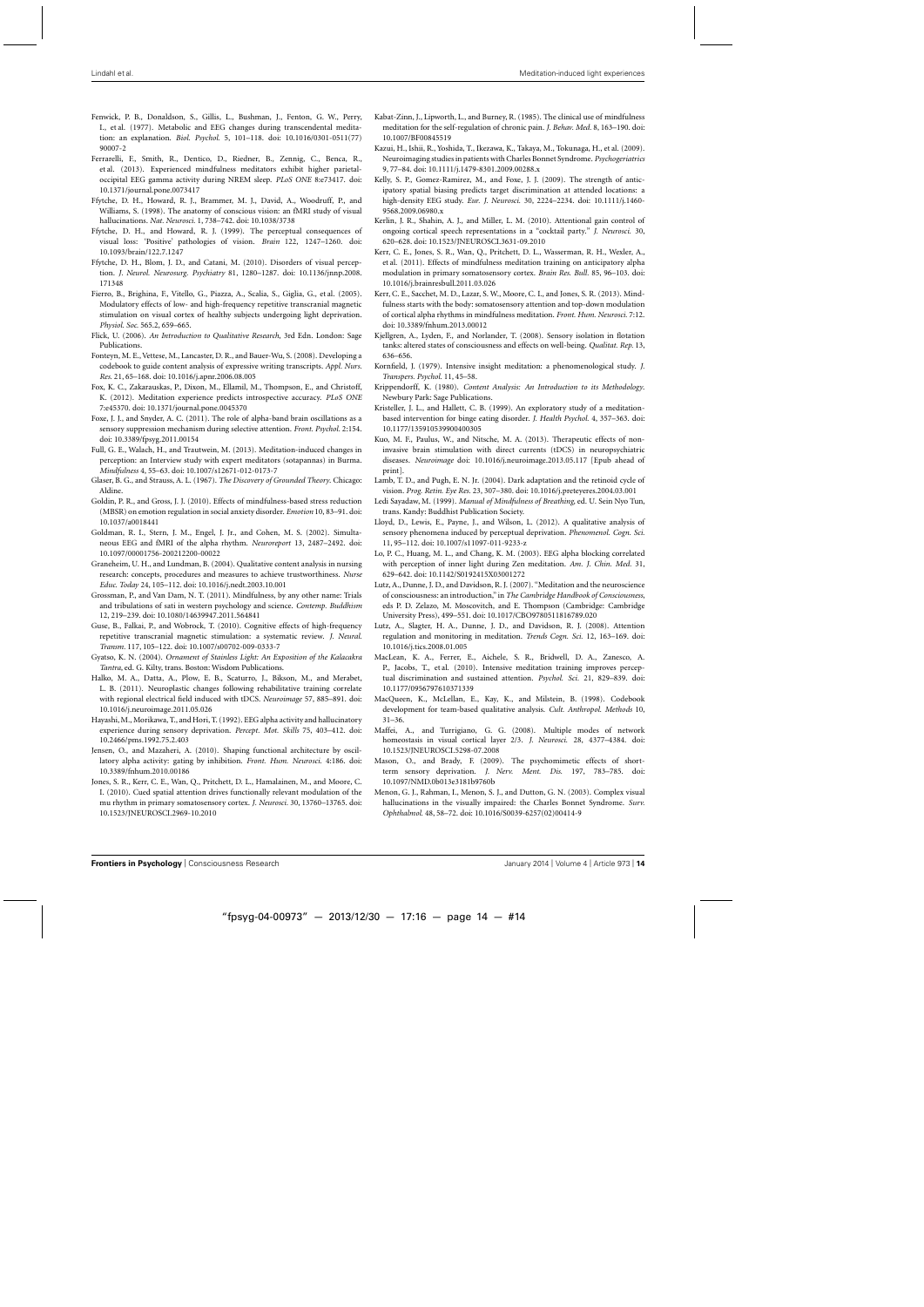- <span id="page-14-0"></span>Merabet, L., Maguire, D., Warde, A., Alterescu, K., Stickgold, R., and Pascual-Leone, A. (2004). Visual hallucinations during prolonged blindfolding in sighted subjects. *J. Neural Opthamol.* 24, 109–113.
- Metzinger, T. (2003). *Being No One: The Self-Model Theory of Subjectivity*. Cambridge, MA: MIT Press.
- Miles, M. B., and Huberman, A. M. (1994). *Qualitative Data Analysis: An Expanded Sourcebook*. Thousand Oaks, CA: Sage Publications.
- Miles, M., Huberman, A., and Saldana, J. (2013). *Qualitative Data Analysis: A Methods Sourcebook*, 3rd Edn. Thousand Oaks, CA: Sage Publications.
- Namdak, L. T. (2006). *Bonpo Dzogchen Teachings*, ed. J. M. Reynolds, trans. Kathmandu: Vajra Publications.
- Namgyal, D. T. (2006). *Mahamudra: The Moonlight: Quintessence of Mind and Meditation*, ed. L. Lhalungpa, trans. Boston: Wisdom Publications.
- Nanamoli, B., and Bodhi, B. (1995). *The Middle Length Discourses of the Buddha*. Boston: Wisdom Publications.
- Nanamoli, B., Trans. (1997). *The Path of Discrimination*. Bristol: Pali Text Society.
- Nanarama, M. S. (1983). *The Seven Stages of Purification and the Insight Knowledges*, ed. M. N. Vayana, trans. Kandy: Buddhist Publication Society.
- Nitsche, M. A., Cohen, L. G., Wassermann, E. M., Priori, A., Lang, N., Antal, A., et al. (2008). Transcranial direct current stimulation: State of the art 2008. *Brain Stimul.* 1, 206–223. doi: 10.1016/j.brs.2008.06.004
- Ohayon, M. M., Priest, R. G., Caulet, M., and Guilleminault, C. (1996). Hypnagogic and hypnopompic hallucinations: pathological phenomena? *Br. J. Psychiatry* 169, 459–467 doi: 10.1192/bjp.169.4.459
- Ohayon, M. M. (2000). Prevalence of hallucinations and their pathological associations in the general population. *Psychiatry Res.* 97, 153–164. doi: 10.1016/S0165-1781(00)00227-4
- Patton, M. (2002). *Qualitative Research and Evaluation Methods*, 3rd Edn. Thousand Oaks, CA: Sage Publications.
- Pfurtscheller, G., Stancak, A. Jr., and Neuper, C. (1996). Event-related synchronization (ERS) in the alpha band-an electrophysiological correlate of cortical idling: a review. *Int. J. Psychophysiol.* 24, 39–46. doi: 10.1016/S0167-8760(96)00066-9
- Pfurtscheller, G. (1992). Event-related synchronization (ERS): an electrophysiological correlate of cortical areas at rest. *Electroencephalogr. Clin. Neurophysiol.* 83, 62–69. doi: 10.1016/0013-4694(92)90133-3
- Pfurtscheller, G., and Lopes da Silva, F. H. (1999). Event-related EEG/MEG synchronization and desynchronization: basic principles. *Clin. Neurophysiol.* 110, 1842–1857. doi: 10.1016/S1388-2457(99)00141-8
- Pitskel, N. B., Merabet, L. B., Ramos-Estebanez, C., Kauffman, T., and Pascual-Leone, A. (2007). Time-dependent changes in cortical excitability after prolonged visual deprivation. *Neuroreport* 18, 1703–1707. doi: 10.1097/WNR.0b013e3282f0d2c1
- Pütz, P., Braeunig, M., and Wackermann, J. (2006). EEG correlates of multimodal ganzfeld induced hallucinatory imagery. *Int. J. Psychophysiol.* 61, 167–178. doi: 10.1016/j.ijpsycho.2005.09.002
- Reichert, D. P., Series, P., and Storkey, A. J. (2013). Charles bonnet syndrome: evidence for a generative model in the cortex? *PLoS Comput. Biol.* 9:e1003134. doi: 10.1371/journal.pcbi.1003134
- Revonsuo, A. (2006). *Inner Presence: Consciousness as a Biological Phenomenon*. Cambridge, MA: MIT Press.
- Reynolds, J. M. (2011). *The Practice of Dzogchen in the Zhang-Zhung Tradition of Tibet*. Kathmandu: Vajra Publications.
- Rhodes, G., Jeffery, L., Watson, T. L., Clifford, C. W., and Nakayama, K. (2003). Fitting the mind to the world: face adaptation and attractiveness aftereffects. *Psychol. Sci.* 14, 558–566. doi: 10.1046/j.0956-7976.2003.psci\_ 1465.x
- Rihs, T. A., Michel, C. M., and Thut, G. (2007). Mechanisms of selective inhibition in visual spatial attention are indexed by alpha-band EEG synchronization. *Eur. J. Neurosci.* 25, 603–610. doi: 10.1111/j.1460-9568.2007.05278.x
- Rossi, A. M. (1969). "General methodological considerations," in *Sensory Deprivation: Fifteen Years of Research*, ed. J. P. Zubek (New York: Appleton Century Crofts), 16–46.
- Samuel, G. (2008). *The Origins of Yoga and Tantra: Indic Religions to the Thirteenth Century.* Cambridge: Cambridge University Press. doi: 10.1017/CBO9780511818820
- Santhouse, A. M., Howard, R. J., and Ffytche, D. H. (2000). Visual hallucinatory syndromes and the anatomy of the visual brain. *Brain* 123, 2055–2064. doi: 10.1093/brain/123.10.2055
- Sayadaw, M. (1994). *The Progress of Insight: A Treatise on Buddhist Satipatthana Meditation*, ed. N. Thera, trans. Kandy: Buddhist Publication Society.
- Sayadaw, P.-A. (2010). *Knowing and Seeing*, 4th Edn. Singapore: Pa-Auk Meditation Centre.
- Schultz, G., and Melzack, R. (1991). The Charles Bonnet syndrome: 'phantom visual images.' *Perception* 20, 809–825. doi: 10.1068/p200809
- Sherab, K. P., and Dongyal, K. T. (2012). *Pointing Out the Nature of Mind: Dzogchen Pith Instructions of Aro Yeshe Jungne*. Sidney Center, NY: Padma Samye Ling.
- Silverstein, R. G., Brown, A. C., Roth, H. D., and Britton, W. B. (2011). Effects of mindfulness training on body awareness to sexual stimuli: implications for female sexual dysfunction. *Psychosom. Med.* 73, 817–825. doi: 10.1097/PSY.0b013e318234e628
- Sogen, O. (2001). *An Introduction to Zen training*, ed. D. Hosokawa, trans. Boston: Tuttle Publishing.
- Strauss, A., and Corbin, J. (1998). *Basics of Qualitative Research: Techniques and Procedures for Developing Grounded Theory*. Thousand Oaks, CA: Sage Publications.
- Suedfeld, P. (1975). The benefits of boredom: sensory deprivation reconsidered. *Am. Sci.* 63, 60–69.
- Suffczynski, P., Kalitzin, S., Pfurtscheller, G., and Lopes da Silva, F. H. (2001). Computational model of thalamo-cortical networks: dynamical control of alpha rhythms in relation to focal attention. *Int. J. Psychophysiol.* 43, 25–40. doi: 10.1016/S0167-8760(01)00177-5
- Thut, G., Nietzel, A., Brandt, S. A., and Pascual-Leone, A. (2006). Alpha-band electroencephalographic activity over occipital cortex indexes visuospatial attention bias and predicts visual target detection. *J. Neurosci.* 26, 9494–9502. doi: 10.1523/JNEUROSCI.0875-06.2006
- Turrigiano, G. (2011). Too many cooks? Intrinsic and synaptic homeostatic mechanisms in cortical circuit refinement. *Annu. Rev. Neurosci.* 34, 89–103. doi: 10.1146/annurev-neuro-060909-153238
- Van Dam, N. T., Hobkirk, A. L., Danoff-Burg, S., and Earleywine, M. (2012). Mind your words: positive and negative items create method effects on the Five Facet Mindfulness Questionnaire. *Assessment* 19, 198–204. doi: 10.1177/1073191112438743
- Vukicevic, M., and Fitzmaurice, K. (2008). Butterflies and black lacy patterns: the prevalence and characteristics of Charles Bonnet hallucinations in an Australian population. *Clin. Exp. Opthamol.* 36, 659–665. doi: 10.1111/j.1442- 9071.2008.01814.x
- Wackermann, J., Pütz, P., Büchi, S., Strauch, I., and Lehmann, D. (2002). Brain electrical activity and subjective experience during altered states of consciousness: ganzfeld and hypnagogic states. *Int. J. Psychophysiol.* 46, 123–146. doi: 10.1016/S0167-8760(02)00070-3
- Wackermann, J., Pütz, P., and Allefeld, C. (2008). Ganzfeld-induced hallucinatory experience, its phenomenology and cerebral electrophysiology. *Cortex* 44, 1364– 1378. doi: 10.1016/j.cortex.2007.05.003
- Waldron, W. (2006). "The co-arising of self and object, world, and society: Buddhist and scientific approaches," in *Buddhist Thought and Applied Psychological* Research, eds D. K. Nauriyal, M. S. Drummond, and Y. B. Lal (London: Routledge), 175–208.
- Wallace, B. A. (2011). *Stilling the Mind: Shamatha Teachings from Dudjom Lingpa's Vajra Essence*. Boston: Wisdom Publications.
- Wangyal, T. (2000). *Wonders of the Natural Mind*. Ithaca, NY: Snow Lion Publications.
- Wangyal, T. (2002). *Healing with Form, Energy, and Light: The Five Elements in Tibetan Shamanism, Tantra, and Dzogchen*. Ithaca, NY: Snow Lion Publications.
- Wilkinson, F. (2004). Auras and other hallucinations: Windows on the visual brain. *Prog. Brain Res.* 144, 305–320. doi: 10.1016/S0079-6123(03) 14421-4
- Zubek, J., Pushkar, D., Sansom, W., and Gowing, J. (1961). Perceptual changes after prolonged sensory isolation (darkness and silence). *Can. J. Psychol.* 15, 83–100. doi: 10.1037/h0083205
- Zuckerman, M. (1969). "Hallucinations, reported sensations, and images," in *Sensory Deprivation: Fifteen Years of Research*, ed. J. P. Zubek (New York: Appleton Century Crofts), 85–125.

**Conflict of Interest Statement:** The authors declare that the research was conducted in the absence of any commercial or financial relationships that could be construed as a potential conflict of interest.